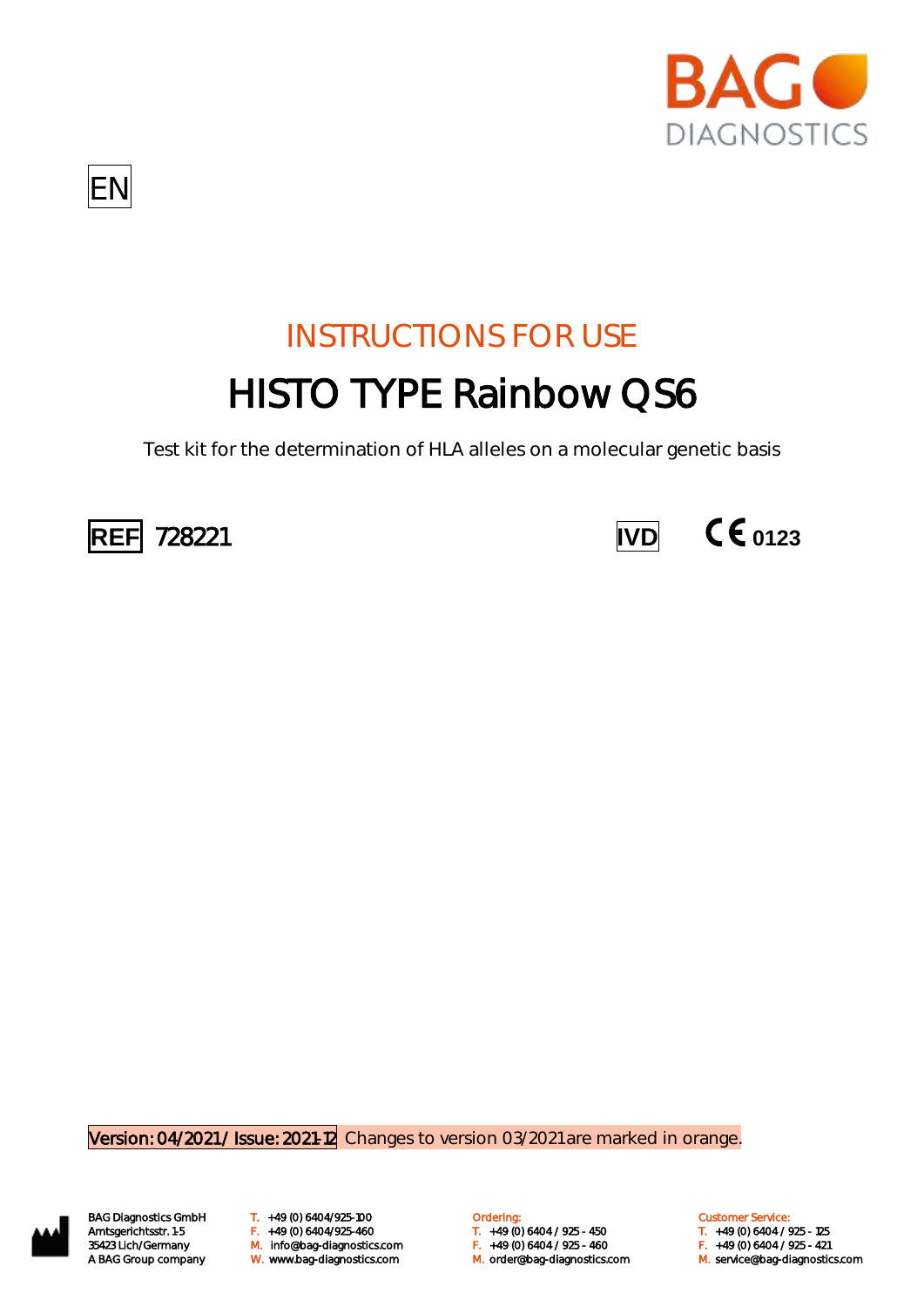## **CONTENTS**

| 1.  |       |                 |  |
|-----|-------|-----------------|--|
| 2.  |       |                 |  |
| 3.  |       |                 |  |
| 4.  |       |                 |  |
|     | 4.1   |                 |  |
|     | 4.2   |                 |  |
|     | 4.3   |                 |  |
| 5.  |       |                 |  |
| 6.  |       |                 |  |
|     | 6.1   |                 |  |
|     | 6.2   | $DNA~lsolation$ |  |
|     | 6.3   |                 |  |
|     | 6.4   |                 |  |
|     | 6.5   |                 |  |
|     | 6.6   |                 |  |
|     | 6.7   |                 |  |
|     | 6.8   |                 |  |
|     | 6.9   |                 |  |
|     | 6.10  |                 |  |
| 7.  |       |                 |  |
| 8.  |       |                 |  |
|     | 8.1   |                 |  |
|     | 8.1.1 |                 |  |
|     | 8.1.2 |                 |  |
|     | 8.1.3 |                 |  |
| 9.  |       |                 |  |
| 10. |       |                 |  |
| 11. |       |                 |  |
| 12. |       |                 |  |
| 13. |       |                 |  |
| 14. |       |                 |  |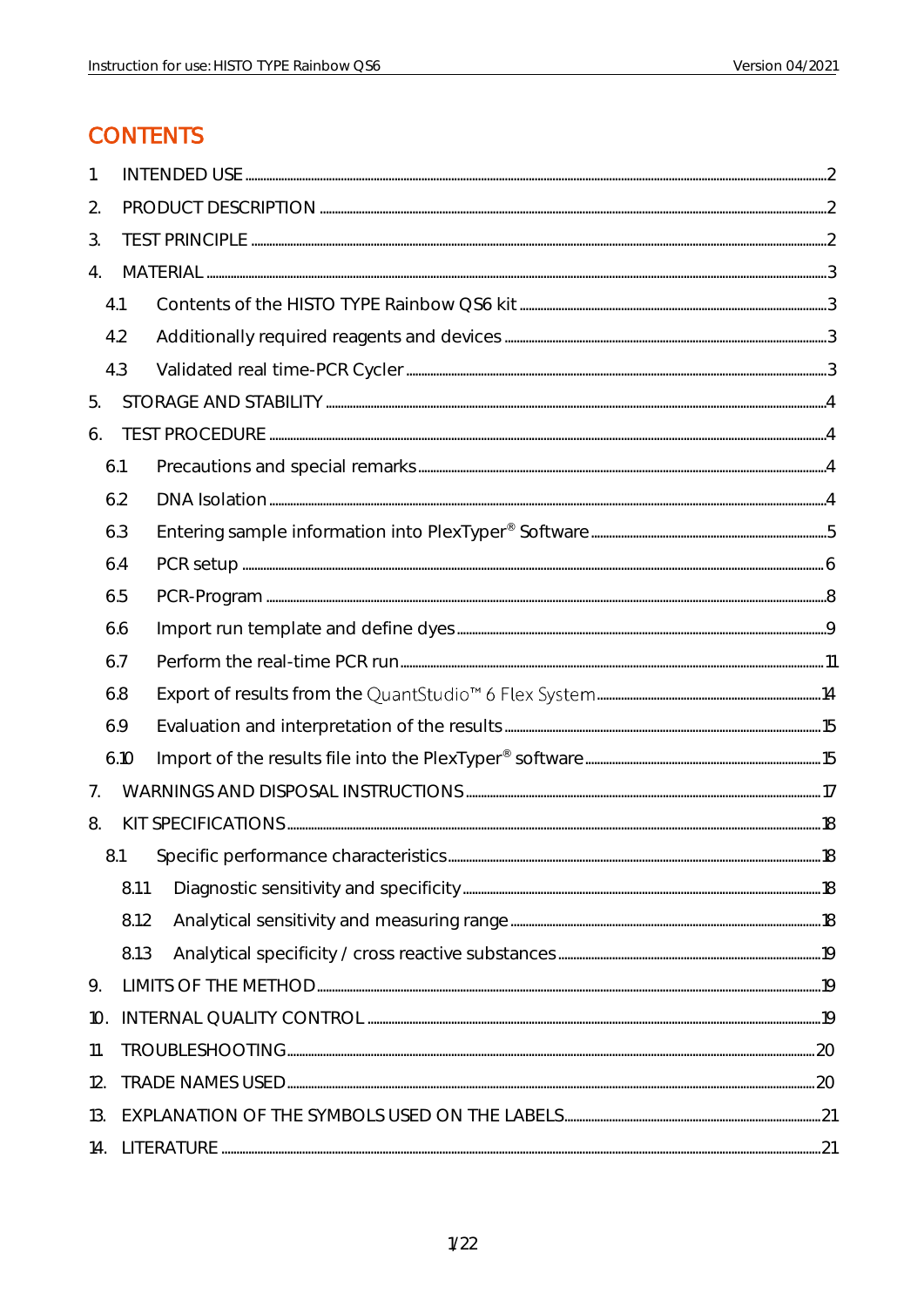## <span id="page-2-0"></span>1. INTENDED USE

The intended use of the HISTO TYPE Rainbow QS6 kit is the identification of HLA Class I and II alleles using the QuantStudio<sup>™</sup> 6 Flex System for PCR amplification. HISTO TYPE Rainbow QS6 is an in vitro diagnostic test for tissue typing on a molecular genetic basis (see Product Description).

The HISTO TYPE Rainbow QS6 kit is intended to be used by health care professionals with experience in molecular genetic techniques at:

- transplantation centers
- hospital laboratories
- bone marrow registries

HLA typing for transplanation purposes must follow guidelines issued by professional societies like the European Federation for Immunognetics (EFI), the American Society for Histocompatibility and Immunogenetics (ASHI) or national societies like the Deutsche Gesellschaft für Immungenetik (DGI).

## <span id="page-2-1"></span>2. PRODUCT DESCRIPTION

HISTO TYPE Rainbow QS6 kits are used for the molecular genetic determination of HLA Class I and II alleles at 11 loci: HLA-A, B, C, DRB1/3/4/5, DQA1, DQB1, DPA1 & DPB1. Kits are designed to generally detect all alleles at the 11 loci; if any rare alleles are not detected the alleles are listed in Kit Specific Information documents (KSI) which are available from the download section of the BAG website. The primer and probe binding sites are listed there as well. The kit provides low to medium resolution typing results of the common and well documented alleles using CWD list 2.1.0 which is largely based on CWD 2.0.0 list<sup>1</sup>. The CWD list 2.1.0 used is available from the document download section of the BAG website. Confirmed diagnostic results of HLA alleles are a prerequisite for a successful organ transplantation.

#### <span id="page-2-2"></span>3. TEST PRINCIPLE

The test is performed with genomic DNA as starting material. The DNA is amplified in a real-time PCR with sequence-specific primers (SSP). The primers were specially developed for the selective amplification of segments of specific HLA alleles or allele groups. The amplicons are detected using sequence-specific fluorescence dye-labelled hydrolysis probes (TaqMan<sup>®</sup>-probes), which increases the sensitivity and specificity of the test compared to the classical SSP.

If amplicons are present, the probes are hydrolysed by the Taq polymerase and a fluorescence signal is generated to enable detection of the amplicon. Five different wavelength ranges of fluorescence signals are measured by the optical detection unit of the real time PCR cycler. The presence of a positive reaction is determined primarily by the Cq point, which is the point where fluorescence signal increases beyond the baseline threshold. For amplification to be valid the amplification must also achieve a certain threshold of fluorescence at the end of the PCR process. This is to prevent false positive reactions.

Each PCR reaction also contains an internal amplification control (Human Growth Hormone gene (HGH)) which is detected in a specific fluorescent channel.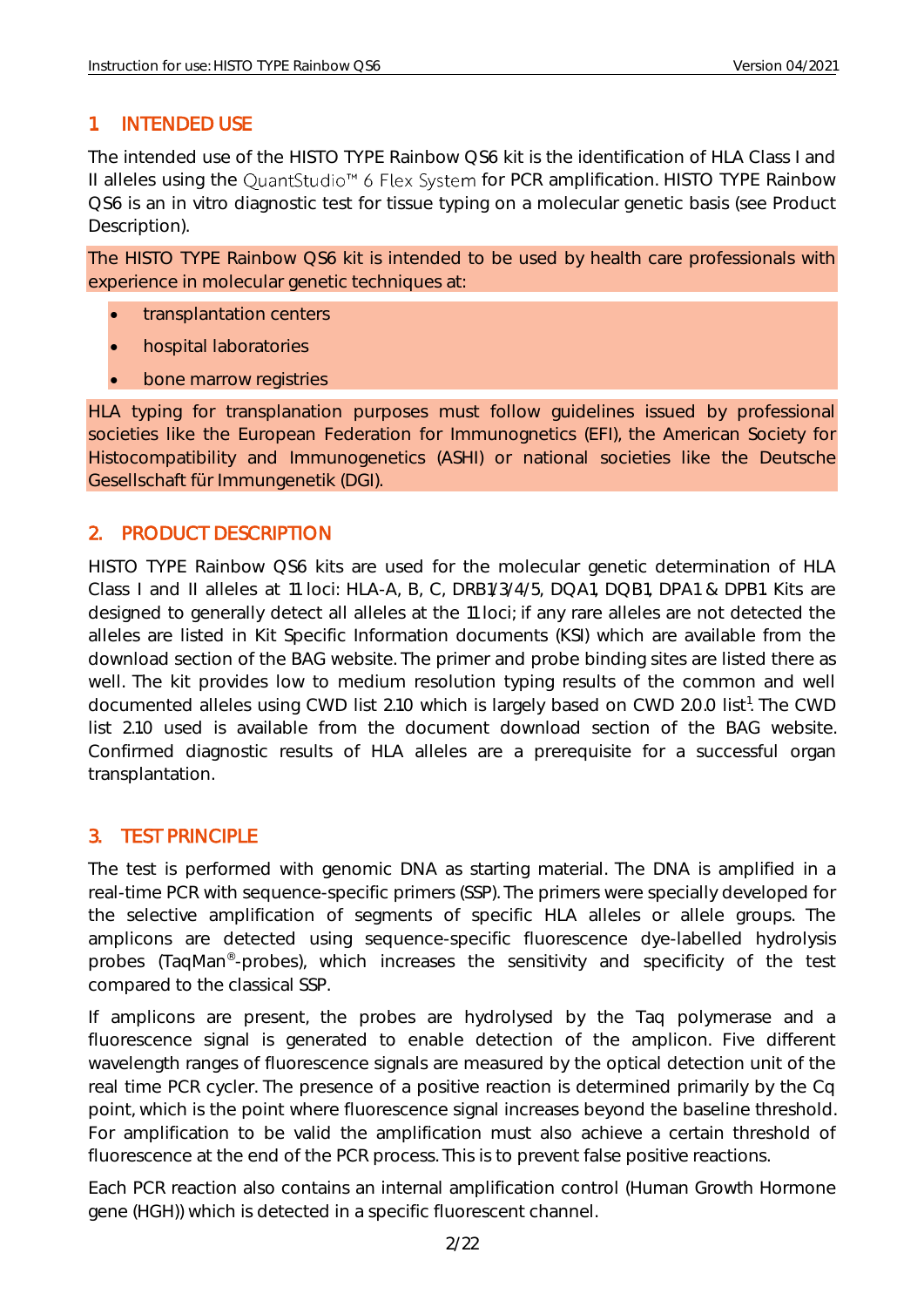To distinguish positive reactions from negative or irrelevant amplifications the ratio of the Cq of the specific reaction compared to the Cq of the internal amplification is calculated. The thresholds for these Cq ratios (CqR) vary from reaction to reaction and hence the PlexTyper® software is required for the analysis of amplification data.

## <span id="page-3-0"></span>4. MATERIAL

## <span id="page-3-1"></span>4.1 Contents of the HISTO TYPE Rainbow QS6 kit

- 10x 230 µl Plex Mix, ready to use, contains dNTPs, Taq Polymerase, reaction buffer. (contains the hazardous substance 2-methylisothiazol-3(2H)-one at a concentration of < 0.05%, see chapter 7 and 13)
- 10x HISTO TYPE Rainbow QS6 plates for HLA-typing. The pre-pipetted and dried reaction mixtures in each well contain HLA-specific primers and probes as well as HGH-specific internal amplification control primers and probes (oligomixes).
- 10x qPCR Seal

## <span id="page-3-2"></span>4.2 Additionally required reagents and devices

- Reagents for DNA isolation (validated extraction kits see 6.2)
- Real time-PCR Cycler (validated cycler see 4.3)
- Plate holder QS6 (REF 726321)
- Variable pipettes  $(0.5 1000 \mu l)$  and pipette tips
- Application spatula for qPCR Seal
- Molecular grade DNAse free water
- Suitable plate centrifuge
- For QuantStudio<sup>™</sup> 6 calibration please use BAG RT-PCR Universal Custom Dye Calibration Kit REF 728260

## <span id="page-3-3"></span>4.3 Validated real time-PCR Cycler

## Real time-PCR Cycler

QuantStudio<sup>™</sup> 6 Flex System, Applied Biosystems / Thermo Fisher Scientific (QS6)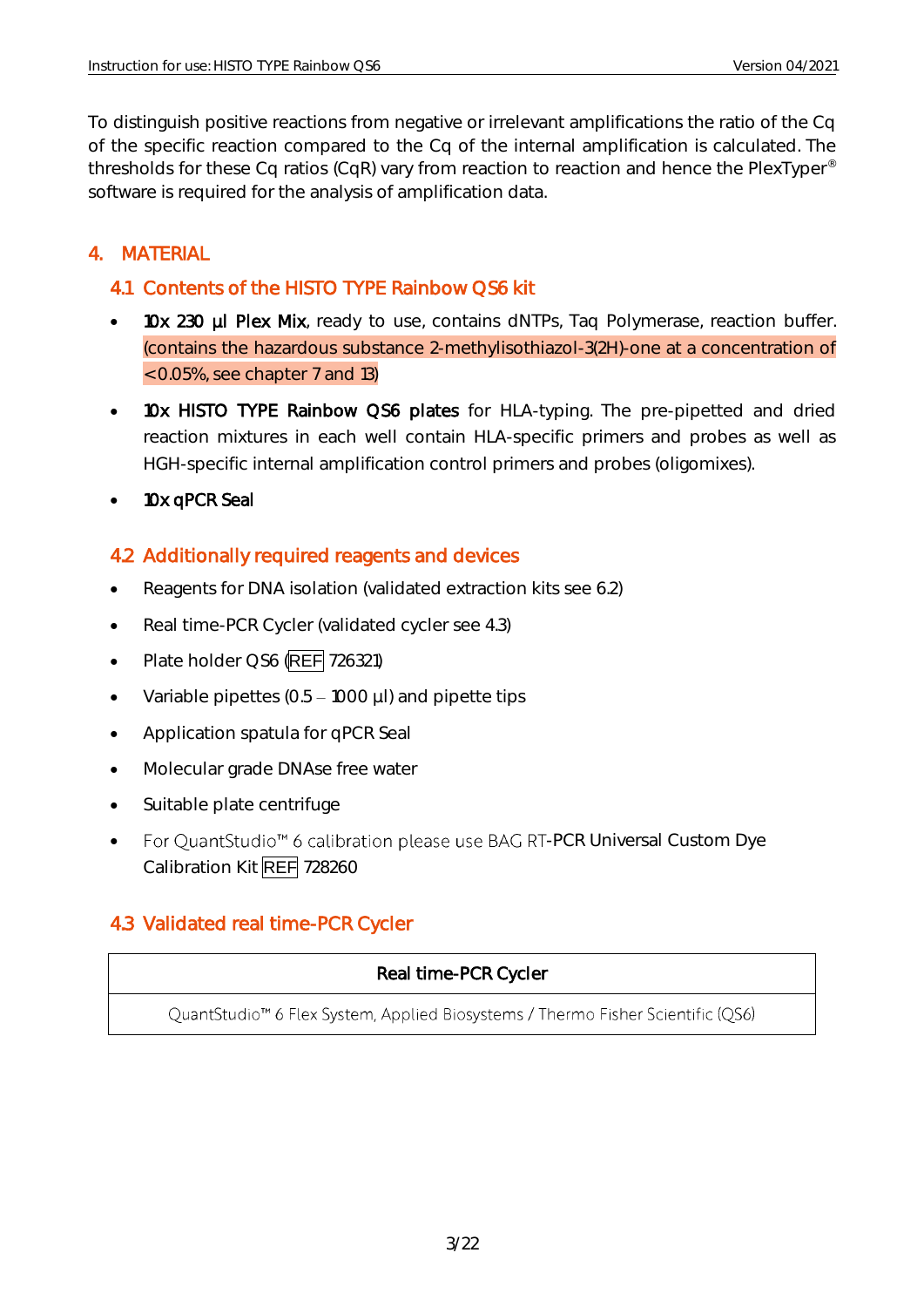The following fluorophores are used in the HISTO TYPE Rainbow QS6 kits.

| Fluorophore                              | At the cycler / software | Wavelength in nm |
|------------------------------------------|--------------------------|------------------|
| <b>TAMRA</b>                             | <b>TAMRA</b>             | Excitation: 557  |
|                                          |                          | Emission: 583    |
| <b>FAM</b>                               | <b>FAM</b>               | Excitation: 495  |
|                                          |                          | Emission: 520    |
| O560 (CAL Fluor <sup>®</sup> Orange 560) | O <sub>560</sub>         | Excitation: 538  |
|                                          |                          | Emission: 559    |
| R610 (CAL Fluor® Red 610)                | R610                     | Excitation: 590  |
|                                          |                          | Emission: 610    |
| Q670 (Quasar® 670)                       | O <sub>6</sub> 70        | Excitation 647   |
|                                          |                          | Emission: 670    |

#### <span id="page-4-0"></span>5. STORAGE AND STABILITY

The kits are shipped on dry ice. All reagents must be stored at  $\leq$  -20°C in temperaturecontrolled devices. The expiry date is indicated on the label of each reagent. The expiry date indicated on the outer label refers to the reagent with the shortest stability contained in the kit. The freeze-thaw cycle testing has shown that up to 12 cycles for the Plex Mix has no detrimental effects on the quality of the kit.

In use stability: After removal from the freezer the Plex Mix and the HISTO TYPE Rainbow LC480 plates have been shown to be stable at ambient temperature for 2 hours before setting up the PCR. The pipetted PCR plates can be stored in the fridge in the dark for up to 16 hours before the PCR run is started.

## <span id="page-4-1"></span>6. TEST PROCEDURE

## <span id="page-4-2"></span>6.1 Precautions and special remarks

Molecular genetic techniques are extremely sensitive methods and should only be performed by qualified personnel with experience in molecular genetic techniques.

Special precautions must be met to avoid contamination and thus false reactions:

- Wear suitable gloves (preferably powder-free) during work.
- Use tips with filter insert or integrated stamp.
- Work in two different areas for pre-amplification (DNA-isolation, preparation of the reactions) and post-amplification (detection); use two separate rooms if possible.
- Use devices and other materials only at the respective workplaces and do not exchange them.

## <span id="page-4-3"></span>6.2 DNA Isolation

The specimen material for the isolation of the genomic DNA must be sent in appropriate collection systems. For genomic material from whole blood use only EDTA or citrate anticoagulants. The presence of heparin may potentially inhibit the PCR reaction (2), therefore such collection systems are not suitable and must not be used. It is recommended to use  $\mathsf{CE}$  IvD certified kits for the DNA isolation.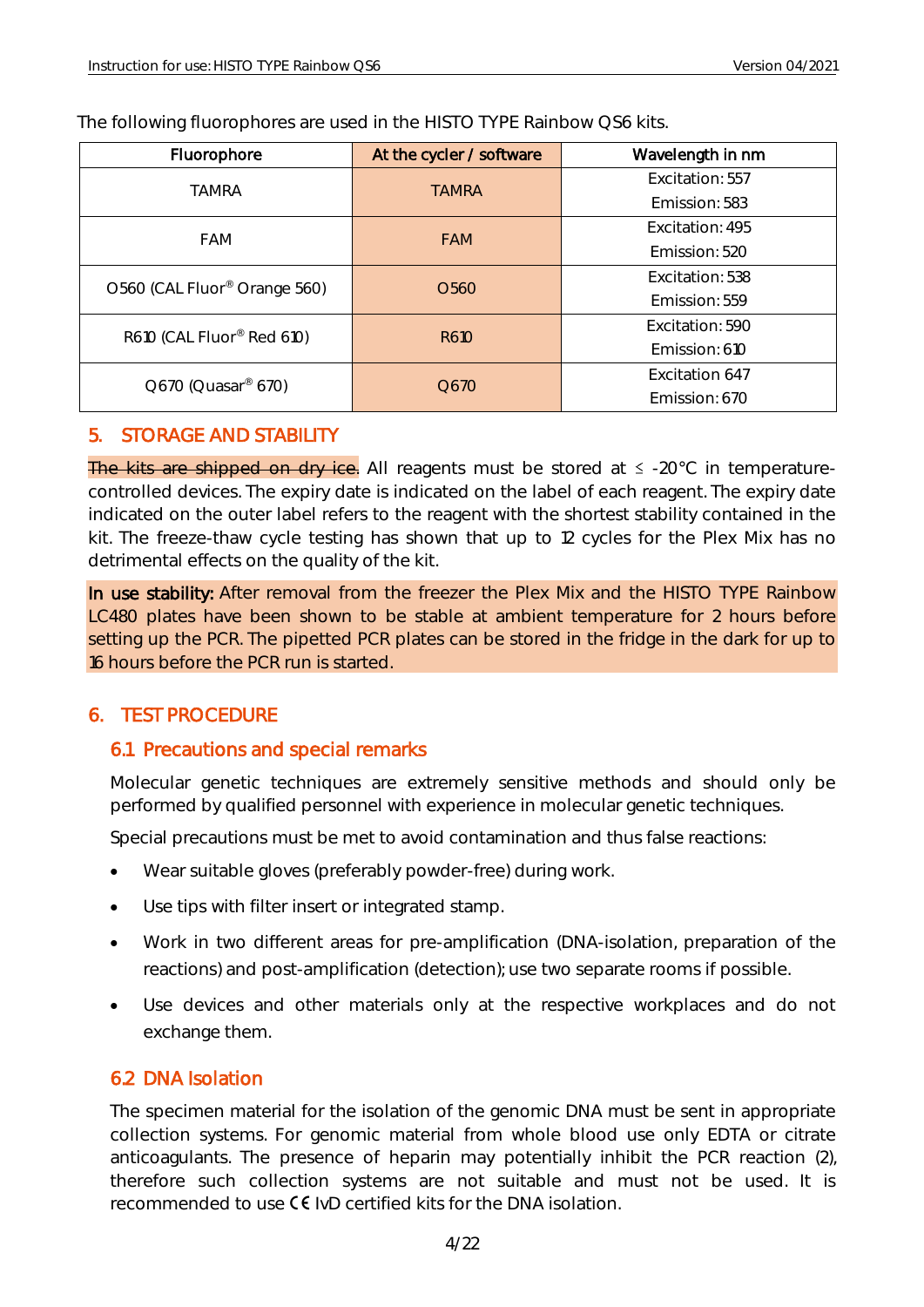#### Validated DNA Extraction Kits:

• Qiagen QIAamp DNA Blood Kits (columns)

Both, the manual isolation and automated DNA isolation (QIAcube) are validated.

If the standard method established in the laboratory shall be applied for isolation of gDNA without using one of the specified test kits, it must be validated by the user.

The HISTO TYPE Rainbow QS6 test requires  $10 - 20$  ng DNA per well. The purity indices must be in the following range:

|                                 |  | • $OD_{260}/OD_{280}$ = >1,5 and < 2,0 Higher values are an indicator for the         |
|---------------------------------|--|---------------------------------------------------------------------------------------|
|                                 |  | presence of RNA, lower values indicate<br>protein contamination.                      |
| • $OD_{260} / OD_{230}$ = > 1.8 |  | Lower values indicate contamination with<br>carbohydrates, salts or organic solvents. |

#### <span id="page-5-0"></span>6.3 Entering sample information into PlexTyper® Software

It is mandatory to use PlexTyper<sup>®</sup> Software to analyse HISTO TYPE Rainbow data. It is advisable to enter the sample information into PlexTyper® before setting up the PCR amplification to obtain the unique RUN ID. All import files must be prefixed with a PT number.

When saving a test in PlexTyper<sup>®</sup>, the software assigns a Run ID to the test which is displayed in red in the summary window shown below. This is a consecutive number prefixed with PT (PTI, PT2, PT3....) which is linked to the sample identity and is used as a prefix on the PCR machine export file to correctly link the PCR export to the sample identity.

This Run ID should be used when setting up the file identity in the PCR machine. If the PCR excel export file is not pre-labelled with the RUN ID the file can be manually prefixed with the correct PT Run ID before import into PlexTyper<sup>®</sup>. .

| 图                                             |                                      | PlexTyper                            | <b>Legand View Institute DBAG</b> DIADANCETICS  |
|-----------------------------------------------|--------------------------------------|--------------------------------------|-------------------------------------------------|
| Merse.<br><b>Stores</b>                       |                                      |                                      |                                                 |
| 40                                            |                                      |                                      |                                                 |
| Summary                                       |                                      |                                      |                                                 |
| <b>Name</b>                                   |                                      | <b>Person list 1</b>                 |                                                 |
| Sample (d)                                    | <b>HIPER-H</b>                       | Sample Date                          | 13 July 2011                                    |
| <b>TESTAS</b>                                 | m                                    | Kit Details                          | HISTO TYPE Rainbow CPS 728220 Line C/T0021 8516 |
| LAUN 143                                      | Advenis.                             | Test Date                            |                                                 |
| <b>KSI Comments</b>                           | <b>Tissue</b>                        | Cycler File                          |                                                 |
| Sample Comments                               | Help.                                | indrument id:                        |                                                 |
| <b>Import Five</b>                            | 417<br><b>Text Platform</b><br>- 1   | <b>STATE LIMIT Cycler Cross Fire</b> | <b>IDOK</b><br><b>Instrument Type:</b>          |
|                                               | Convent * CWD: All Encatement ideter |                                      | Militipo (Tes)<br>sort by District              |
| Bearch 9.                                     | Search 21                            | Nearch 3                             | $\infty$<br>a                                   |
| <b>CONTRACTOR</b>                             |                                      |                                      | $-11$                                           |
| <b><i><u>Senatomerst</u></i></b><br>Positivas |                                      |                                      |                                                 |
|                                               |                                      |                                      |                                                 |
|                                               |                                      |                                      | ×<br>m                                          |
|                                               |                                      |                                      |                                                 |
|                                               |                                      |                                      | $\sim$                                          |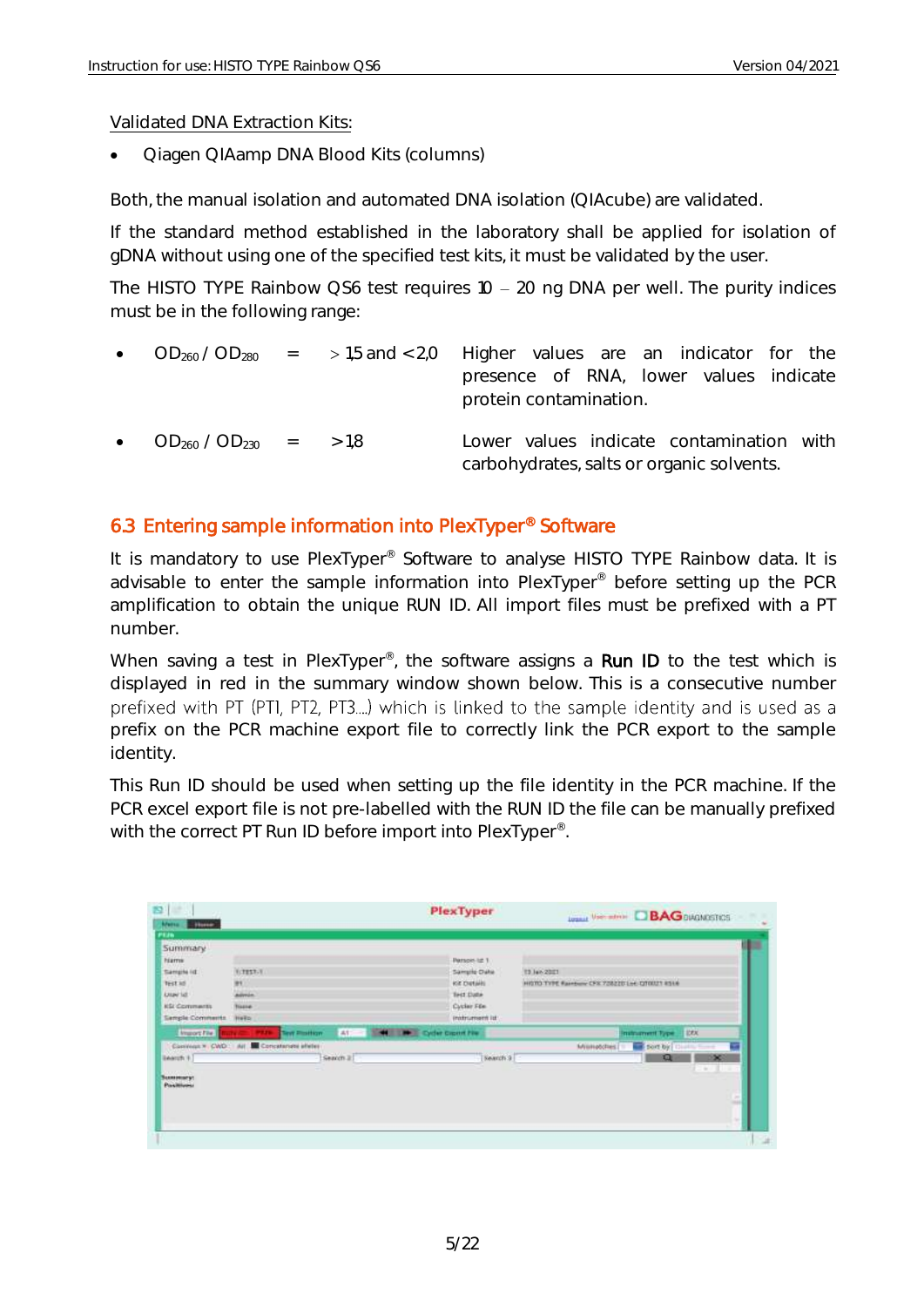## <span id="page-6-0"></span>6.4 PCR setup

A pre-mix consisting of Plex Mix, water and DNA is made for the amplification that is subsequently dispensed in the wells 1-95. In well 96 there is the negative control (no template control = NTC) which should only contain water and Plex Mix.

- The reaction volume for each PCR preparation is 10 µl
- For a single well the following reagents must be pipetted into a reaction tube:

2 µl Plex Mix 1 µl DNA specimen (10-20 ng/µl) 7 µl Molecular grade water

For other DNA concentrations the pre-mix has to be modified accordingly (see below).

A negative control (NTC) should be performed. Therefore prepare a PCR reaction with molecular grade water instead of DNA.

> 2 µl Plex Mix 8 µl Molecular grade water

#### DNA concentration 10-20 ng/µl

- Add 805 µl molecular grade water to the vial with 230 µl Plex Mix and mix (vortex briefly 1-3 sec).
- After mixing, pipette 10 µl of the mix into the NTC well (well 96; position H12 -see also Figure 1 and 2).
- Then pipette 115 µl DNA into the vial with the remaining Plex Mix-water-mixture and mix (vortex briefly  $1 - 3$  sec).
- Distribute 10 µl of the DNA/Plex Mix/water solution into each of the wells 1-95 of the HISTO TYPE Rainbow QS6 plate (please note figure 1 and 2). The NTC well (well 96; position H12) must not be filled with the DNA mix as this will cause the NTC to be positive and can invalidate the test!

#### DNA with other concentrations

For DNA of different stock concentrations use the dilution table below to adjust the DNA to working concentration.

- Add  $8 \mu$ I Molecular grade water and  $2 \mu$ I Plex Mix to the NTC (well H12). The NTC well (well 96; position H12) must not be filled with the DNA mix!
- Pipette the DNA and the molecular grade water into the remaining 228 µl Plex Mix according to the following table and mix (vortex briefly 1-3 sec).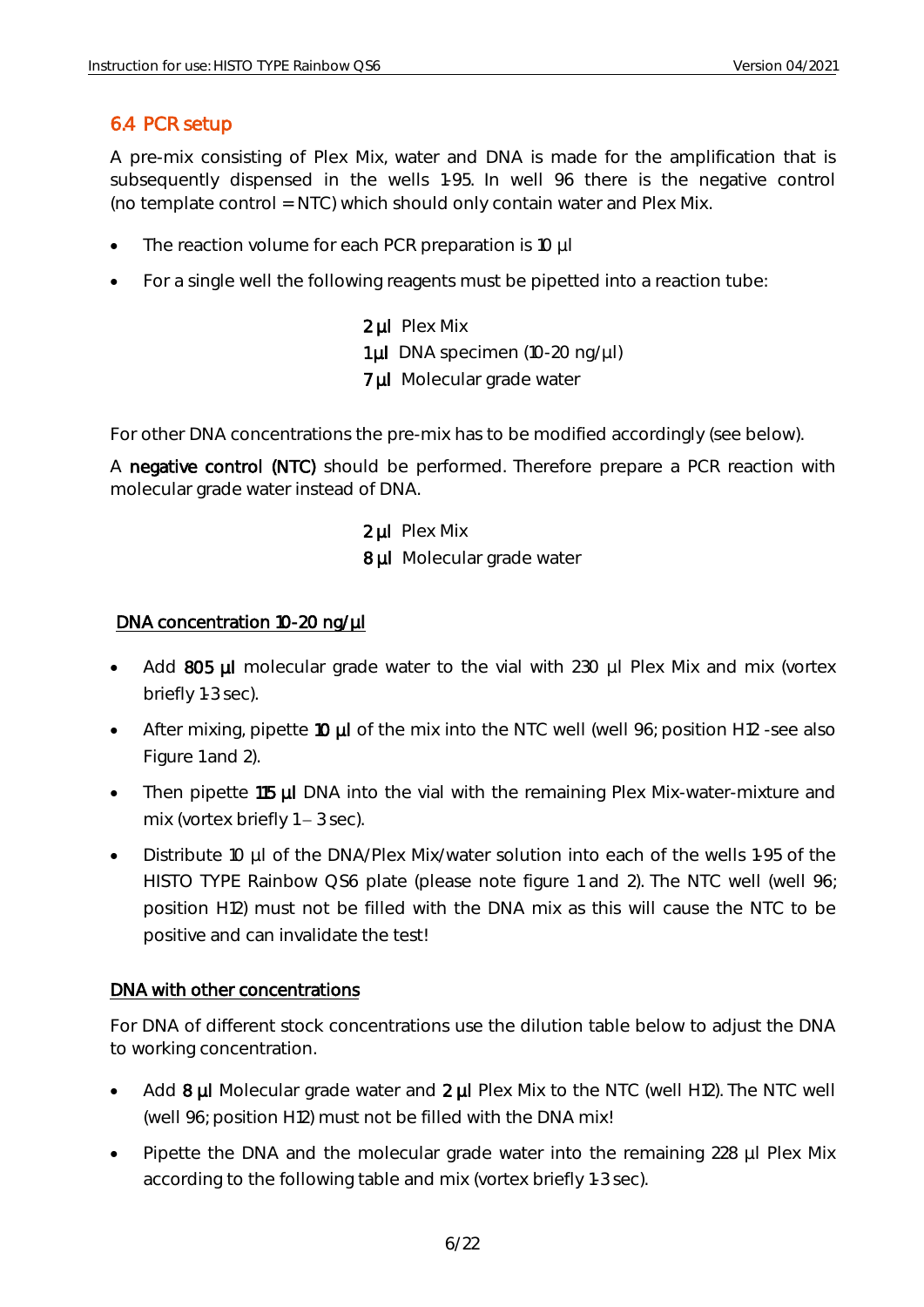| Concentration of the DNA [ng/µl] | Molecular grade water [µl] | DNA volume [µl] |
|----------------------------------|----------------------------|-----------------|
| $2 - 4$                          | 350                        | 870             |
| $5 - 9$                          | 690                        | 230             |
| $10 - 19$                        | 805                        | 115             |
| $20 - 39$                        | 860                        | 60              |
| $40 - 79$                        | 890                        | 30              |
| $80 - 150$                       | 905                        | 15              |
| 151 - 200                        | 912                        | 8               |

Depending on the concentration of DNA, pipette the applicable volumes in the table below to the 228 µl Plex Mix remaining in the vial after setting up the NTC.

• Distribute 10 µl of the DNA-Plex Mix-water solution into each of the wells 1-95 of the HISTO TYPE Rainbow QS6 plate.

Please note: When pipetting into the PCR wells it is important not to allow the pipette tip to contact the dried mix (dyed blue) in the bottom of the well. It is advisable to pipette to the side of the well to allow the 10 µl to mix by gravity with the dried mix (see Figure 1).



Figure 2: HISTO TYPE Rainbow QS6 plate. In wells A1 to G12 are the dried specific mixes (blue coloured). In well H12 there is the dried NTC (also blue).

Seal the PCR plate with the supplied qPCR seal and briefly spin the liquid down. Make sure that the plate is completely sealed, particularly at the edge of the plate. Make sure that the liquid has contacted the dried mix and there are no bubbles or air gaps in the reaction wells. If bubbles appear, gently tap the tubes on the laboratory bench to remove them, or preferably careful spin it down (10 sec).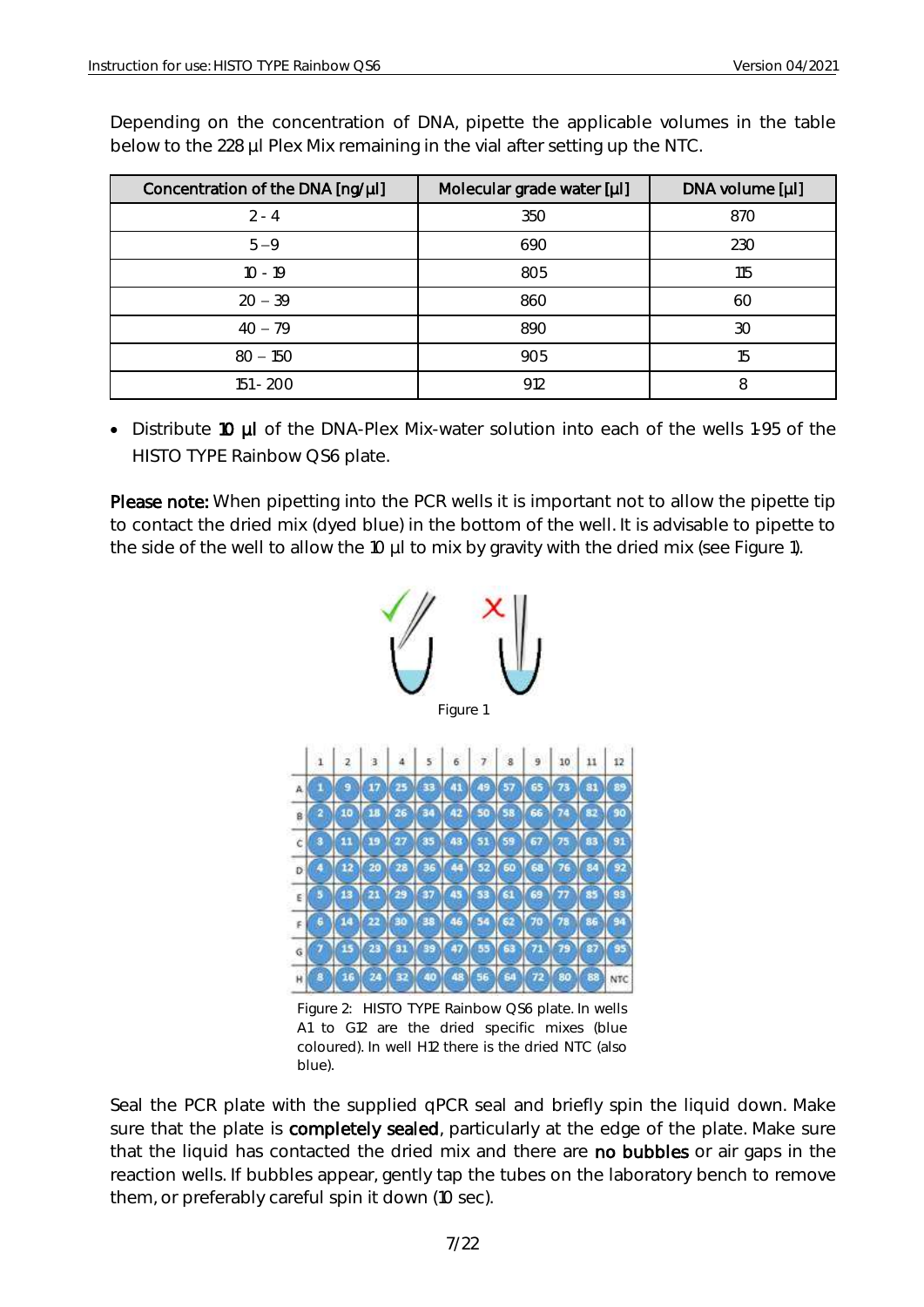Place the sealed PCR plate in the QS6 instrument. Please use the correct plate holder and orientation as per the notes below.

- Note: Please make sure that you place the reaction plate into the cycler in the correct orientation as shown in Figure 2 above where the NTC well is in the bottom right corner, position H12.
- Note: For the HISTO TYPE Rainbow plates a special plate holder for the QuantStudio<sup>™</sup> 6 Flex System is required, which is included in the first starter package (REF 726321). For more information please contact BAG Diagnostics.

#### <span id="page-8-0"></span>6.5 PCR-Program

Please note: HISTO TYPE Rainbow uses custom fluorophores. Prior to use instruments must be calibrated with the Custom Dye Calibration Kit available from BAG Diagnostics, **REF** 728260.

It is strongly recommended to use the run template "QS6\_fast\_96\_Rainbow.edt" provided by BAG Diagnostics. If it is not used, set up and save a PCR protocol with the following parameters according to the manufacturer's user guide for the QuantStudio<sup>™</sup> 6 Flex System.

#### HISTO TYPE RAINBOW QS6 PCR program set up:

| Instrument type: | QuantStudio <sup>™</sup> 6 Flex System    |
|------------------|-------------------------------------------|
| Block type:      | Fast 96-Well (0.1 mL)                     |
| Experiment type: | Comparative Ct $(\triangle \triangle Ct)$ |
| Reagent type:    | TaqMan <sup>®</sup> Reagents              |
| Run properties:  | Standard                                  |

Use the following parameters to set up the PCR program.

#### Define Targets:

Please note: Custom dye instrument calibration must be performed prior to initial use of a new QS6 instrument. For instructions on how to perform custom dye calibration please refer to "QuantStudio™ 6 and 7 Flex Real-Time PCR Systems MAINTENANCE AND ADMINISTRATION Guide".

| <b>Target Name</b>    | Reporter          | Quencher |
|-----------------------|-------------------|----------|
| <b>TAMRA</b>          | TAMRA             | NFQ-MGB  |
| <b>FAM</b>            | <b>FAM</b>        | NFQ-MGB  |
| Orange <sub>560</sub> | O <sub>56</sub> 0 | NFQ-MGB  |
| <b>RED</b>            | R610              | NFQ-MGB  |
| Q670                  | Q670              | NFQ-MGB  |

Passive Reference: None

Assign: Assign all targets to each well.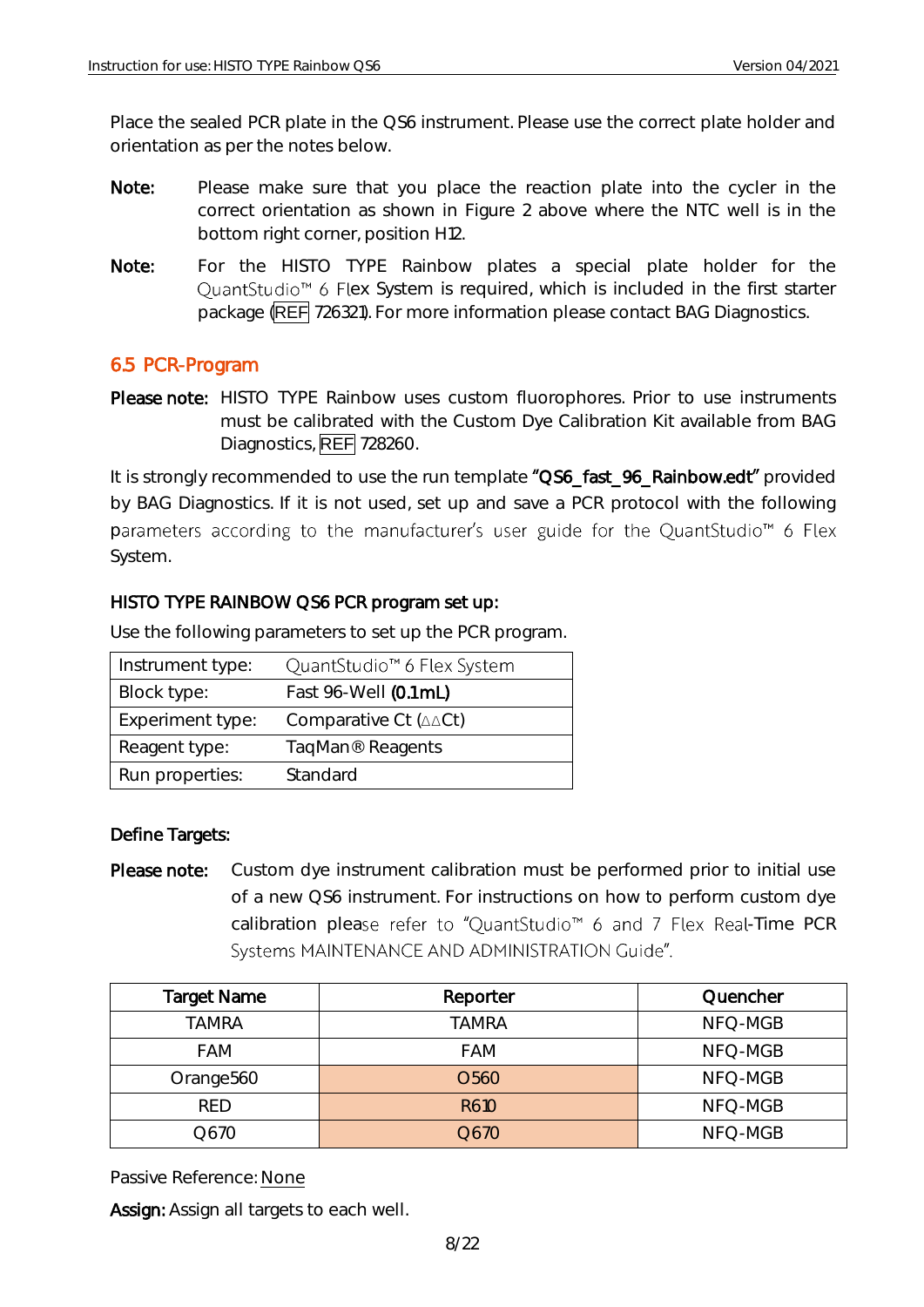#### Run Method:

Reaction volume 10 µl

| <b>Stage</b>      | <b>Cycles</b> | <b>Data Collection</b> | <b>Target</b><br>$(^{\circ}C)$ | <b>Hold</b><br>(hh:mm:ss) | Ramp<br>rate<br>(°C/s) |
|-------------------|---------------|------------------------|--------------------------------|---------------------------|------------------------|
| <b>Hold Stage</b> |               | Off                    | 96                             | 00:02:00                  | 2.5                    |
| <b>PCR Stage</b>  | 13            | Off                    | 98                             | 00:00:05                  | 2.5                    |
|                   |               |                        | 68                             | 00:00:25                  | 2.2                    |
| <b>PCR Stage</b>  | 37            | Off                    | 98                             | 00:00:05                  | 2.5                    |
|                   |               | On                     | 68                             | 00:00:25                  | 2.2                    |

#### <span id="page-9-0"></span>6.6 Import run template and define dyes

Save the QS6\_fast\_96\_HISTO TYPE Rainbow.edt file in the templates folder of the QuantStudio<sup>™</sup> Real-Time PCR Software.



As some of the dyes used in the kit are custom dyes they need to be added to the Dye Library in the Tools section.

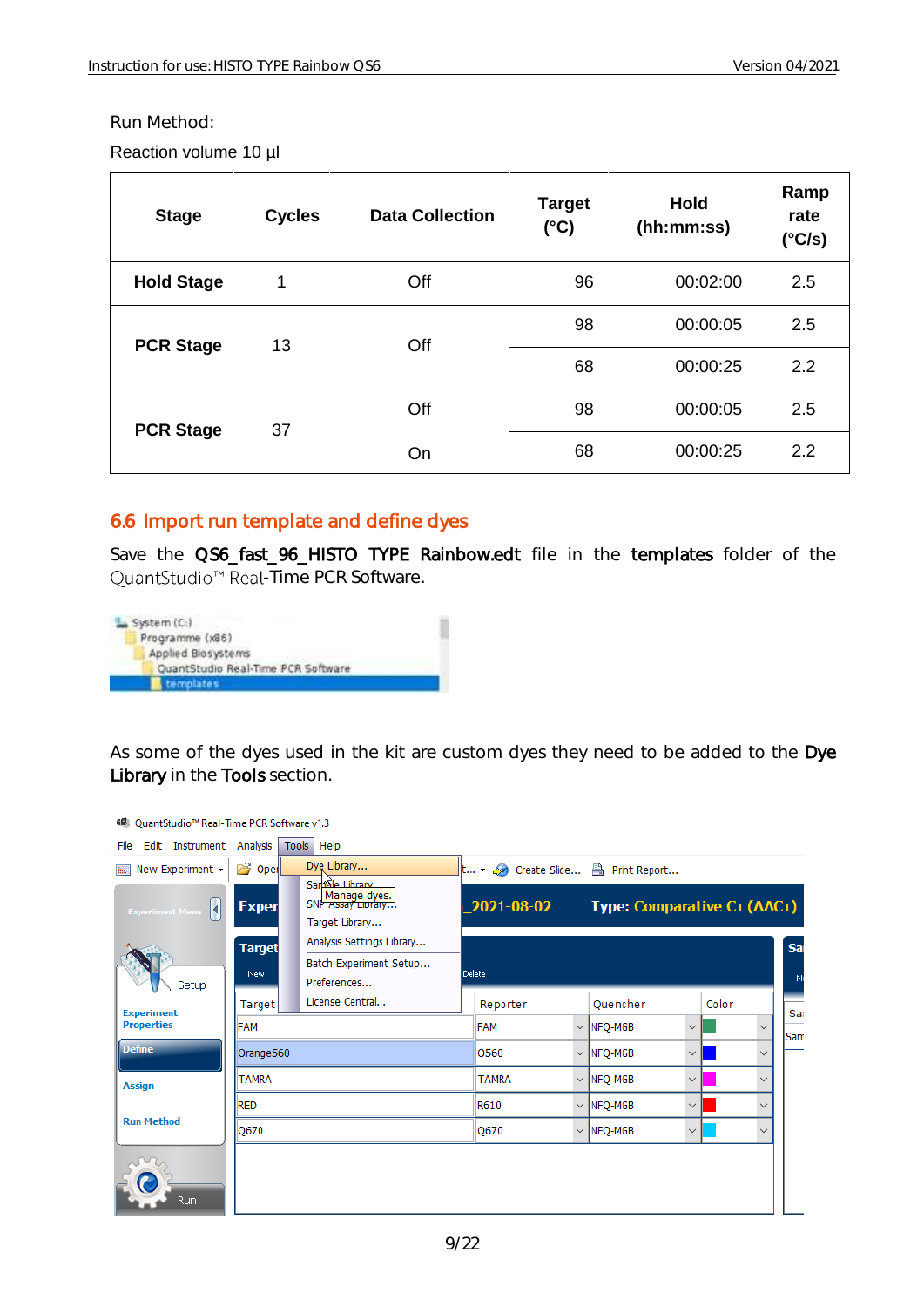With the New button add the dyes O560, Q670 and R610 to the dye library as shown below. The naming of the dyes (Reporter) must be exactly as described, respectively shown in the screenshot below.

<span id="page-10-0"></span>

| <b>Targets</b>                     |                               |              |                                 |          |                           |                                                | <b>Samples</b>    |                 |               |
|------------------------------------|-------------------------------|--------------|---------------------------------|----------|---------------------------|------------------------------------------------|-------------------|-----------------|---------------|
| Save to Library<br>New             | Import from Library<br>Delete |              |                                 |          |                           |                                                | New               | Save to Library | Import from   |
| <b>Target Name</b>                 |                               | Reporter     |                                 | Ouencher |                           | Color                                          |                   | Sample Name     |               |
| FAM                                |                               | FAM          | $\checkmark$                    | NFO-MGB  | $\checkmark$              | $\checkmark$                                   | Sample 1          |                 |               |
| Orange560                          |                               | 0560         | $\checkmark$                    | NFQ-MGB  | $\checkmark$              | $\checkmark$                                   |                   |                 |               |
| <b>TAMRA</b>                       |                               | <b>TAMRA</b> | $\checkmark$                    | NFQ-MGB  | $\checkmark$              | $\checkmark$                                   |                   |                 |               |
| <b>RED</b>                         |                               | R610         | $\checkmark$                    | NFQ-MGB  | $\checkmark$              | $\checkmark$                                   |                   |                 |               |
| Q670                               |                               | Q670         | 48 Dye Library                  |          |                           |                                                |                   |                 | $\times$      |
|                                    |                               |              |                                 |          |                           | Add new dyes, edit existing dyes, delete dyes. |                   | 2               |               |
|                                    |                               |              | Name                            |          | Creation                  | Type                                           |                   | Wavelength (nm) |               |
|                                    |                               |              | CY <sub>3</sub>                 |          | Default                   | Reporter                                       |                   |                 |               |
| <b>Biological Replicate Groups</b> |                               |              | CY <sub>5</sub>                 |          | Default                   | Reporter                                       |                   |                 |               |
|                                    |                               |              | <b>FAM</b>                      |          | <b>Default</b>            | Reporter                                       |                   |                 |               |
| <b>Delete</b><br>New               |                               |              | <b>JOE</b>                      |          | Default                   | Reporter                                       |                   |                 |               |
|                                    |                               |              | <b>MELTDOCTOR</b><br><b>NED</b> |          | <b>Default</b><br>Default | Reporter                                       |                   |                 |               |
| <b>Biological Group Name</b>       | Color                         |              | NFO-MGB                         |          | Default                   | Reporter<br><b>Ouencher</b>                    |                   |                 |               |
|                                    |                               |              | 0560                            |          | Custom                    | Reporter                                       |                   |                 |               |
|                                    |                               |              | <b>OTHER</b>                    |          | <b>Default</b>            | Reporter                                       |                   |                 |               |
|                                    |                               |              | Q670                            |          | Custom                    | Reporter                                       |                   |                 |               |
|                                    |                               |              | R610                            |          | Custom                    | Reporter                                       |                   |                 |               |
|                                    |                               |              | <b>ROX</b>                      |          | Default                   | Reporter                                       |                   |                 | <b>Sample</b> |
|                                    |                               |              | <b>SYBR</b>                     |          | Default                   | Reporter                                       |                   |                 | FAM           |
|                                    |                               |              | <b>TAMRA</b>                    |          | Default                   | <b>Both</b>                                    |                   |                 |               |
|                                    |                               |              | <b>TEXAS RED</b>                |          | <b>Default</b>            | Reporter                                       |                   |                 |               |
|                                    |                               |              | VIC                             |          | Default                   | Reporter                                       |                   |                 |               |
|                                    |                               |              |                                 | New      |                           | <b>Delete</b><br>Edit                          | <b>Close</b><br>ı | ぱ               |               |
|                                    |                               |              |                                 |          |                           |                                                |                   |                 |               |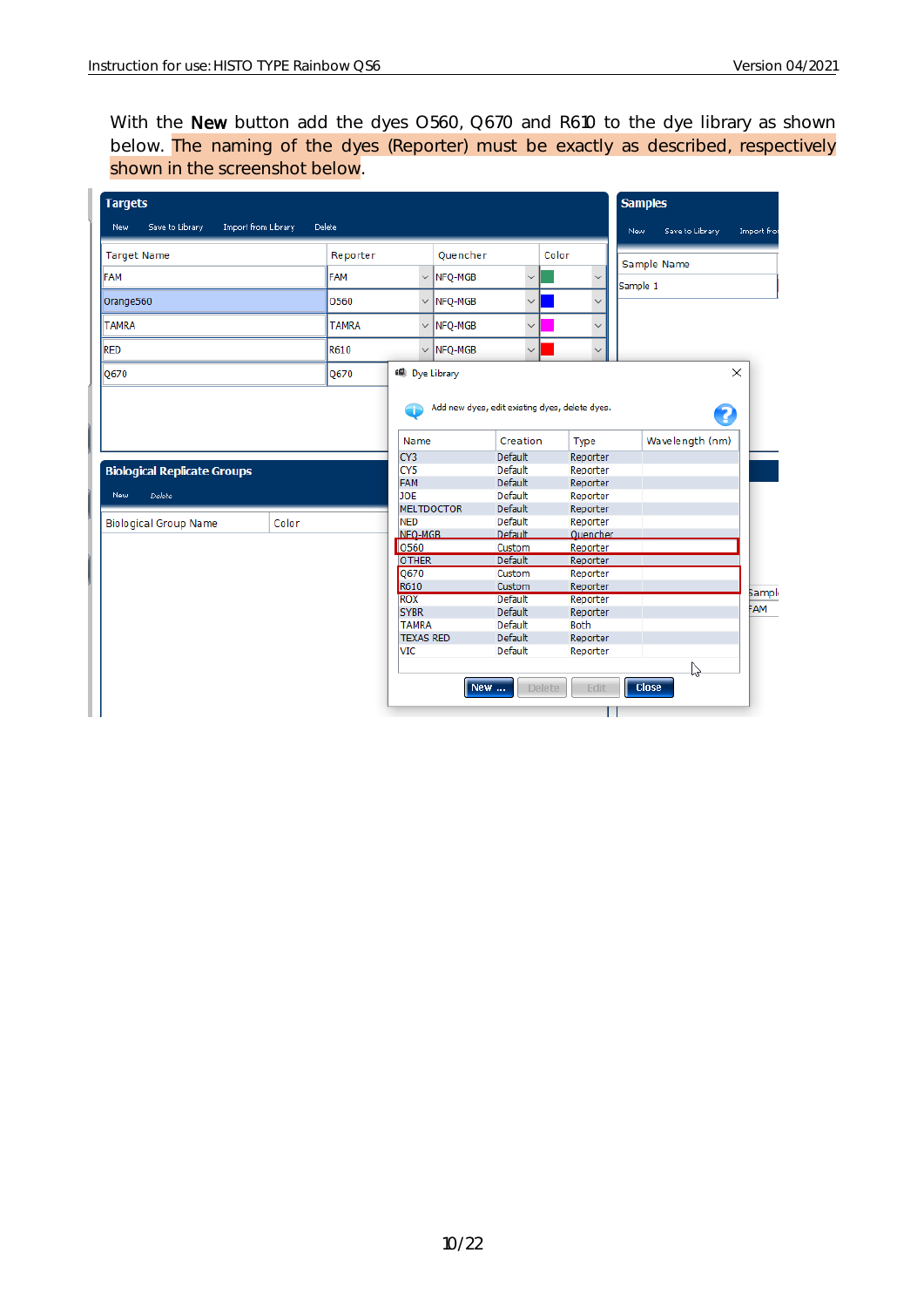## 6.7 Perform the real-time PCR run

In the QuantStudio<sup>™</sup> Real-Time PCR Software select the QS6\_fast\_96\_HISTO TYPE Rainbow.edt file under Setup and Template in the templates folder and press Open.



The screen with Experiment Properties opens and you can name your experiment here. The name should begin with the RUN ID created in the PlexTyper® Software (PT1, PT2, PT3....). All the other properties are already defined in the run template.

| 14                                     | Experiment: PT23 RainbowRun 2021-08-02                                   | <b>Type: Comparative Cr (AACr)</b>     |           |                       | <b>Reagents: LagMango Reagents</b> |
|----------------------------------------|--------------------------------------------------------------------------|----------------------------------------|-----------|-----------------------|------------------------------------|
|                                        | How do you want to identify this experiment?                             |                                        |           |                       |                                    |
| Setup<br><b>SOUTHERN</b><br>Properties | * Experiment Name: 1933 Remitrowhum 2021-00-83<br>Barceder<br>User Name: |                                        | Comments: |                       |                                    |
| Uufboo                                 | Which instrument type are you using to run the experiment?               |                                        |           |                       |                                    |
| Aestatt                                | Quantistudio* 6 Fex System<br>v                                          | Quatribudie <sup>-</sup> 7. Fox System |           | WATE Z Spotzer        |                                    |
| <b>Ban Hetfest</b>                     | Which block are you using to run the experiment?                         |                                        |           |                       |                                    |
| ര                                      | 30 K Well                                                                | 556-5648.00-2mL).                      | ۷         | fast 96 Well (0.1mL)  |                                    |
| <b>Burt</b>                            | What type of experiment do you want to set up?                           |                                        |           |                       |                                    |
|                                        | Standard Curve                                                           | <b>Relative Standard Curan</b>         |           | Comparative Cr (AACr) | <b>Helt Conne</b>                  |
| Analizm                                | <b>Genutyping</b>                                                        | Pressurant/Africanta.                  |           |                       |                                    |
|                                        | Which reagents do you want to use to detect the target sequence?         |                                        |           |                       |                                    |
| Export                                 | TagHand) Haugents<br>7                                                   | SYMUS Green Busquirity.                |           | cities.               |                                    |
|                                        | What properties do you want for the instrument run?                      |                                        |           |                       |                                    |
|                                        | Standard<br>z                                                            | Javi.                                  |           |                       |                                    |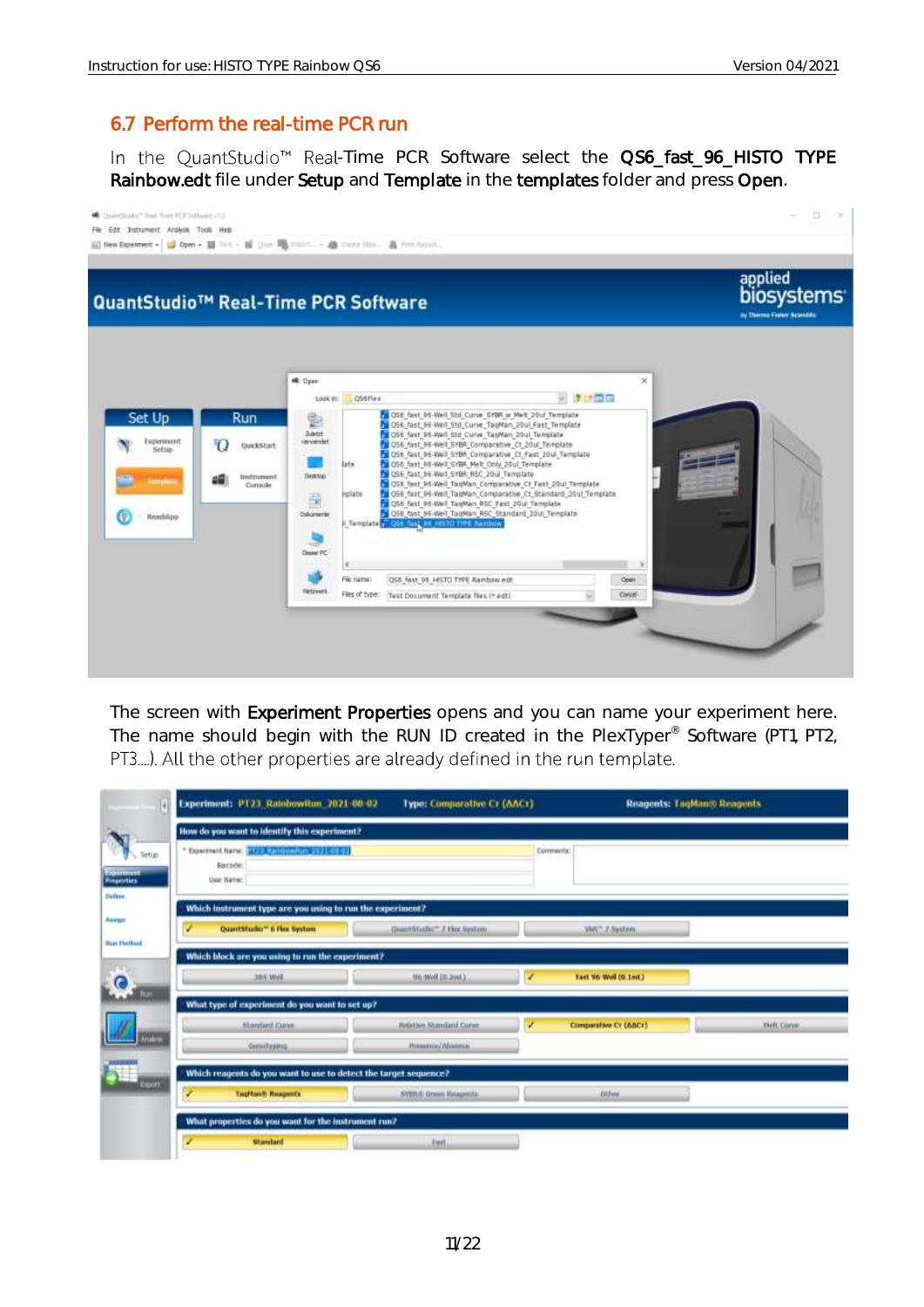L.

All the settings in the sections Define, Assign and Run Method are defined in the run template as shown below and must not be changed.

|                                                                                            | Experiment: PT23 RainbowRun 2021-08-02                  |                                                                                                 | <b>Type: Comparative C1 (AACr)</b>        |                                      |                            | Reagents: TagMan® Reagents    |
|--------------------------------------------------------------------------------------------|---------------------------------------------------------|-------------------------------------------------------------------------------------------------|-------------------------------------------|--------------------------------------|----------------------------|-------------------------------|
| <b>Targets</b><br><b>Republikees</b><br><b>Finder</b>                                      | <b>Ingel Box Lives</b><br><b>Tieste</b>                 |                                                                                                 |                                           | <b>Samples</b><br>the Territ Lives   |                            | busting-they two the bustings |
| <b>Target Name</b><br><b>VAH</b><br>Orangedelt<br><b>TARBLA</b><br><b>VILLO</b><br>osm     | Réporter<br>FAIL<br>0560<br><b>TANKA</b><br>min<br>0670 | Quencher<br>Ivrovin<br><b>NFQ-MUE</b><br><b>JPQ-MGB</b><br><b>Jarg-Mon</b><br><b>Jarq-Mills</b> | Calur<br>۰<br><b>COLOR</b><br>۸<br>٠<br>E | Sample Name<br>Sangle 1              | Color<br>로 된               |                               |
| <b>Biological Replicate Groups</b><br><b>Colde</b><br>Hen.<br><b>Blokegical Group Name</b> | Caler-                                                  | <b>Commeths</b>                                                                                 |                                           | <b>Analysis Settings</b>             | Reference Sample: Sample 1 |                               |
|                                                                                            |                                                         |                                                                                                 |                                           | Enlogenous Central: FAM              |                            |                               |
|                                                                                            |                                                         |                                                                                                 |                                           |                                      |                            |                               |
| <b>Passive Reference</b><br><b>None</b>                                                    |                                                         |                                                                                                 |                                           | <b>Custom Task Name</b><br>The Color |                            |                               |

| и                                                                        | Experiment: P123_Rainbowiton_2021-08-02                    |                                                                                                   |                                   |             | <b>Type: Comparative Cr (AAC)</b>                           |        |                       |                                                                                   |   |                        | Reagents: LauMan® Reagents           |                                                                                         |                            | 3                                                   |
|--------------------------------------------------------------------------|------------------------------------------------------------|---------------------------------------------------------------------------------------------------|-----------------------------------|-------------|-------------------------------------------------------------|--------|-----------------------|-----------------------------------------------------------------------------------|---|------------------------|--------------------------------------|-----------------------------------------------------------------------------------------|----------------------------|-----------------------------------------------------|
| Setup                                                                    | Targets -<br><b>Eliate</b><br><b>FAH</b>                   | $-1100$<br>Tel Caton Tall                                                                         | <b>Rate Leyrol</b>                | Well Fakler | <b>EX</b> West Lagrest<br>ı.                                |        |                       |                                                                                   |   |                        |                                      |                                                                                         | 讀<br>匱                     | Χ                                                   |
| <b>Luporance</b><br>Properties<br>Gefeve<br>Austral<br><b>Ban Hethod</b> | 图图图图图<br>Oranged 00<br><b>TANKA</b><br><b>HED</b><br>losts | Salect target task for assigned wells<br><b>III</b> Linkinown<br><b>III</b> NTC<br><b>D</b> Mixed |                                   |             | 18<br>٠<br>$\frac{1}{2}$<br>u<br>u<br>п<br>п<br>Đ<br>u<br>u |        | $\sim$<br>ш           | $\overline{\phantom{a}}$<br>×<br>٠<br>u<br>≖<br><b>UL 941</b><br>m<br>D<br>п<br>w |   |                        | 33<br>m<br>m<br>ш                    | $\mathbb{H}$<br>u<br>≖<br><b>ITE</b> me<br><b>BIE</b><br><b>The F</b><br>u<br><b>IV</b> |                            |                                                     |
| $\bullet$<br><b>COL</b>                                                  | Samples -<br><b>I</b> Farm<br><b>Editional Editor</b>      | $-143$                                                                                            | ≖                                 | u<br>п      | п<br><b>ILL CA</b>                                          | w<br>w | <b>Thua</b><br>n<br>ш | ш                                                                                 |   | <b>U</b> i on<br>11.03 | σ<br>π<br>σ                          | π<br>п<br>п                                                                             | <b>III</b> on<br>ы         | ₩<br>۰<br><b>DI OV</b><br>۰                         |
| <b>Arabin</b><br><b>Export</b>                                           |                                                            |                                                                                                   | 11.00<br>п<br>$\overline{m}$<br>n | п<br>Ħ<br>m | u<br>ш                                                      | ш      | u<br><b>CIT2</b> 100  | в<br>ш                                                                            | ш | m                      | U.<br>ш                              | п<br>ū.                                                                                 | в<br><b>U</b> <sub>O</sub> | <b>III</b> and<br>в<br><b>III</b> and               |
|                                                                          | Blokegouil Eirolups -<br><b>Biological Croup</b>           | $-500$                                                                                            | п<br>u.<br>п<br>ш٥                | u<br>m<br>ш | u<br>D.                                                     | w<br>π | n<br>ш<br>n           | ш<br>t)                                                                           | ш | 11, 08                 | π<br><b>U</b> <sub>C</sub><br>п<br>o | w<br>mο                                                                                 | Ħ<br><b>CEO</b><br>u<br>田市 | ≖<br><b>Work</b><br>$\blacksquare$<br>m<br>ill over |
| ٠                                                                        |                                                            |                                                                                                   | п<br>n<br>Well: 11 96 13 0        | п<br>ш      | ш                                                           | в<br>u | u<br>n                | п<br>п                                                                            | Ð | <b>W</b>               | <b>B</b><br>u                        | D.<br>ш                                                                                 | <b>STATE</b><br>в<br>п     | D<br>뜪<br><b>O</b> Engty                            |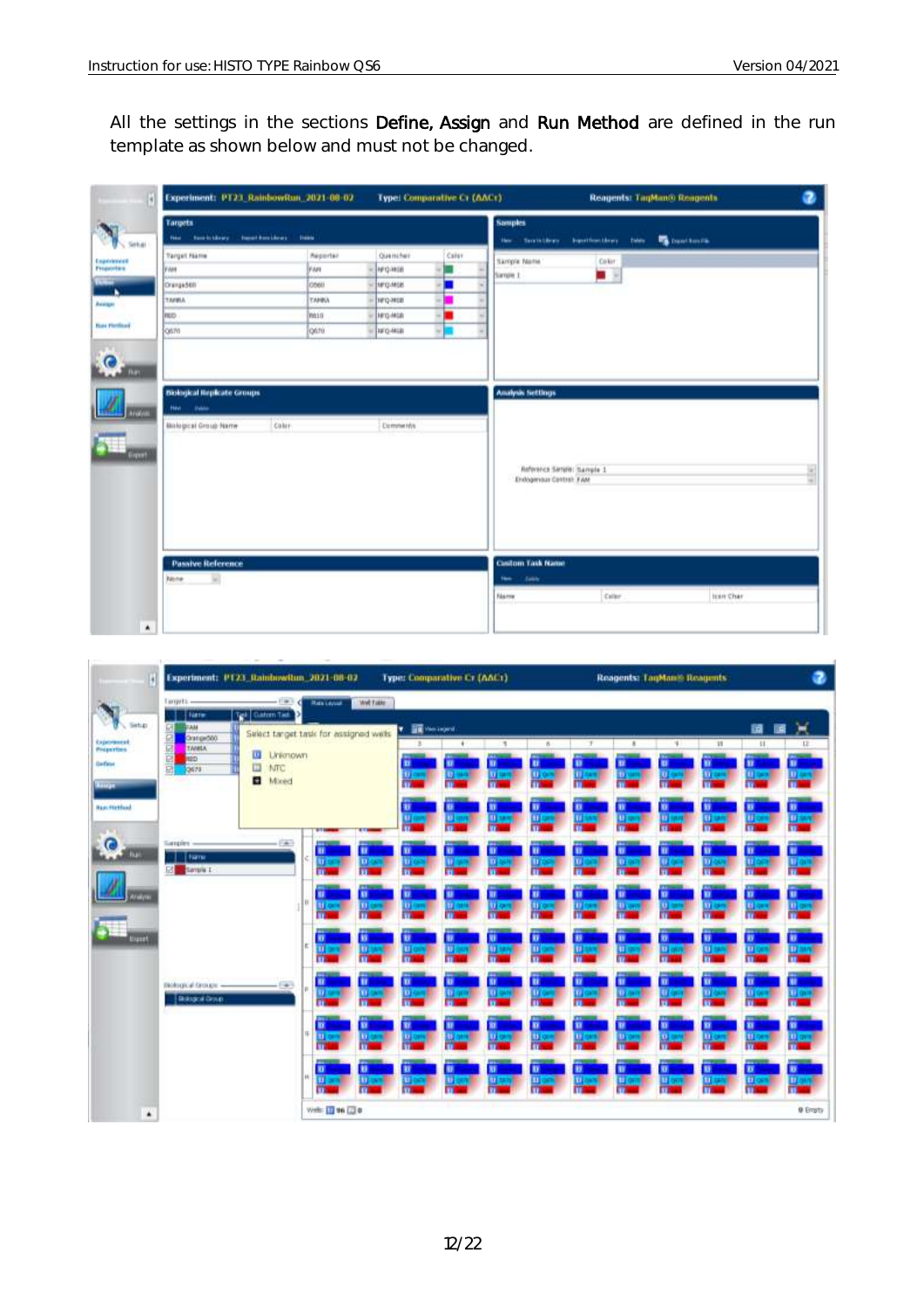

To start the run go to the Run section and press the green Start Run button.

| Experiment: FT23 Ratebowiton, 2021-08-02.                                                     | Type: Comparative Cr (AACr)             |                 |   |                                | <b>Beagents: Leptung Reagents</b> |   |                        |                     |                                   |
|-----------------------------------------------------------------------------------------------|-----------------------------------------|-----------------|---|--------------------------------|-----------------------------------|---|------------------------|---------------------|-----------------------------------|
| <b>BarcStatus</b><br><b>STEART ALA</b>                                                        |                                         |                 |   |                                |                                   |   |                        |                     | <b>Instrument Name: None</b>      |
| Run Status: Not Started                                                                       |                                         |                 |   |                                |                                   |   |                        |                     | <b>Exable Notifications</b><br>粵  |
| <b>Amplications</b>                                                                           |                                         | <b>Rational</b> |   |                                |                                   |   |                        |                     |                                   |
|                                                                                               | 光光连接激发区                                 |                 |   |                                |                                   |   |                        |                     |                                   |
| <b>Amplification Plot</b>                                                                     |                                         |                 |   | <b>Donated Served To-serve</b> |                                   |   |                        |                     | 雷<br>m                            |
| $+ 10$<br>1.16                                                                                |                                         |                 |   |                                |                                   |   |                        |                     |                                   |
| $+10$<br>216                                                                                  |                                         |                 | ш | н                              |                                   |   |                        |                     |                                   |
| 38                                                                                            |                                         |                 | н |                                |                                   |   |                        |                     |                                   |
| 3.88<br>376                                                                                   |                                         |                 |   | ш                              |                                   |   |                        |                     |                                   |
| 378                                                                                           |                                         |                 | ш | ω                              |                                   | m | ш<br>EЭ                | 帀                   | 回<br><b><i>GT CAME</i></b>        |
| $+10$<br>2.88                                                                                 |                                         |                 |   |                                |                                   |   |                        |                     |                                   |
| 4.928<br>9.10                                                                                 |                                         |                 |   |                                |                                   |   |                        |                     |                                   |
| 240<br>240                                                                                    |                                         |                 |   |                                |                                   |   |                        |                     |                                   |
| 2.16                                                                                          |                                         |                 |   |                                |                                   |   | ш                      |                     |                                   |
| 18<br>4.8                                                                                     |                                         |                 |   |                                |                                   |   |                        |                     |                                   |
| $+10$                                                                                         |                                         |                 |   |                                |                                   |   |                        |                     |                                   |
| 70.16<br>78.18                                                                                |                                         |                 |   |                                |                                   |   |                        |                     |                                   |
| 18.88<br>38                                                                                   |                                         |                 | m | m                              |                                   | m | m<br><b>City model</b> | <b>CE SHARE</b>     | <b>Director</b><br><b>ED card</b> |
| ÷<br>$\sim$<br><b>ALL</b><br>$\sim$<br>÷<br>w<br><b>SE</b><br>$\rightarrow$<br><b>Digitie</b> | $\frac{1}{2}$<br>14<br>÷<br>÷<br>$\sim$ |                 |   |                                |                                   |   |                        |                     |                                   |
| 1944<br>MA NH NH WI NH NH NH NH                                                               |                                         | Lij orw.        | ◫ | m                              |                                   | ш | 亚<br>Gwi               | ₩<br><b>CD only</b> | <b>DICTS</b><br><b>Lillen</b>     |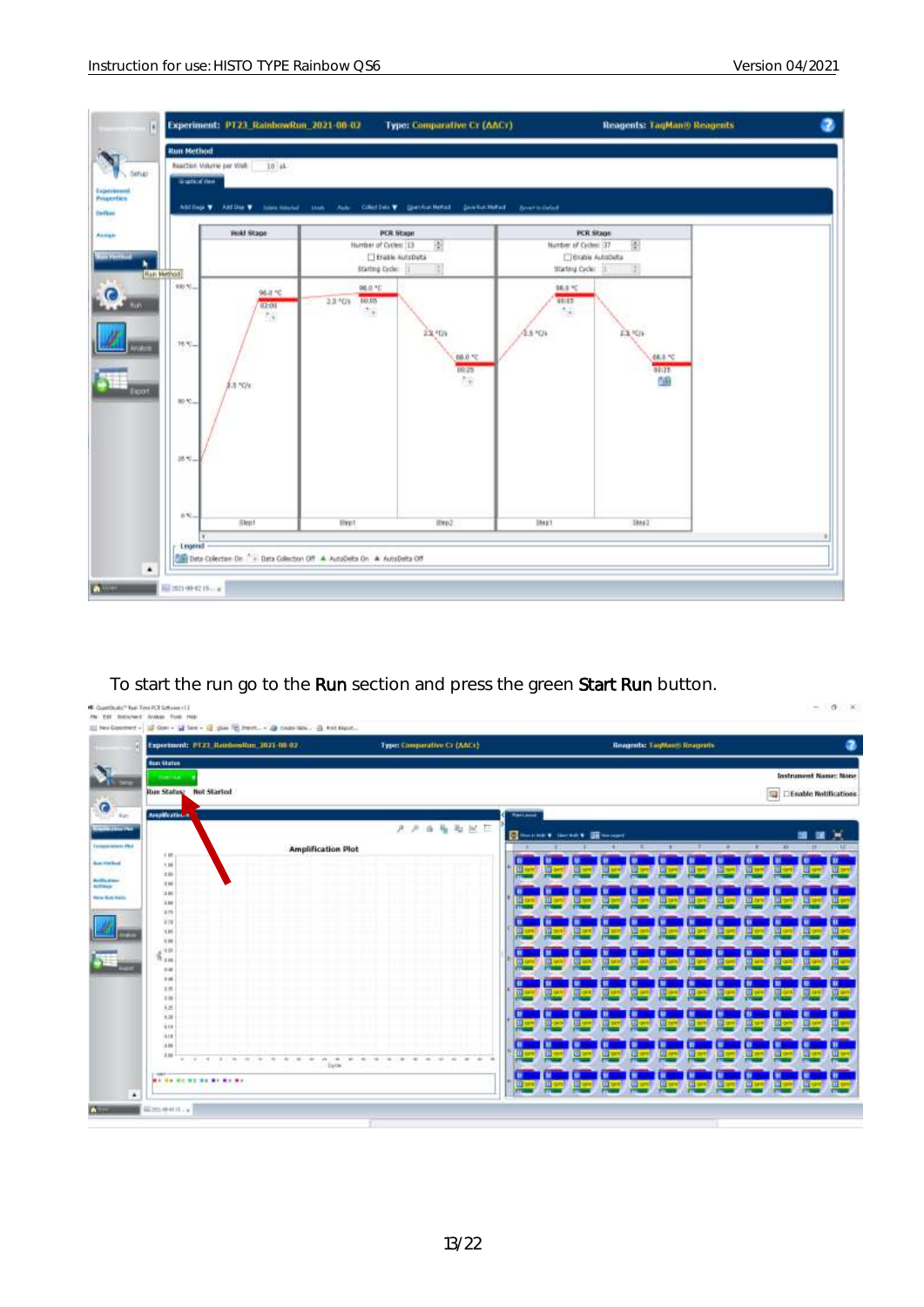## <span id="page-14-0"></span>6.8 Export of results from the QuantStudio<sup>™</sup> 6 Flex System

After the PCR run is complete there is no requirement for analysis in the Applied Biosystems software. For analysis in PlexTyper<sup>®</sup> an excel file needs to be exported using either the machine software or the separate QuantStudio<sup>™</sup> Real-Time PCR Software.

Export the raw data in excel format with the following steps.

1) Navigate to the export button and select export.

| Experiment: Q-2021-03-09-1                                 | <b>Type: Comparative Cr (AACr)</b> |
|------------------------------------------------------------|------------------------------------|
| <b>Amplification Plot</b>                                  |                                    |
| <b>Phot Settlings</b>                                      |                                    |
| PARTISHIGHT WITCHES (A) DOER THREE PARTIES (A) PHECHECOVER |                                    |
|                                                            | $\blacksquare$                     |
|                                                            |                                    |
| Save current antings as the default                        |                                    |
|                                                            | 动<br>K.<br>Ħ<br>RP.<br>$P$ $P$     |
|                                                            |                                    |
| 16 15.                                                     | <b>Amplification Plot</b>          |
| Y3 900 000                                                 |                                    |
| 12.009.000                                                 |                                    |
| 11.008.000                                                 |                                    |
| 11,560,000                                                 |                                    |
| 19,598,000                                                 |                                    |
| 10.005266<br>A 500,000                                     |                                    |
| 8.009.000                                                  |                                    |
| 8,509,000                                                  |                                    |
| 120320                                                     |                                    |
| 7,590,000                                                  |                                    |
| 7,001,000                                                  |                                    |
| 6,508,000                                                  |                                    |
| 1.000,000                                                  |                                    |
| ŝ.<br>1,300,000                                            |                                    |
| 1,200,000                                                  |                                    |
| 4.509.008                                                  |                                    |
| 4.008.008                                                  |                                    |
| 150100                                                     |                                    |
| 120100-010<br>100,000                                      |                                    |
| 1006000                                                    |                                    |
| 1,000,000                                                  |                                    |
| 1,000,000                                                  |                                    |
| 103,003                                                    |                                    |
| ٠                                                          |                                    |
| 800,000                                                    |                                    |
| 1,000,000                                                  |                                    |
| <b>TIME</b>                                                | Gym                                |
|                                                            |                                    |
| <b>Export button</b><br>目に                                 |                                    |
|                                                            |                                    |
|                                                            |                                    |

2) In QuantStudio<sup>™</sup> Real-Time PCR Software software (with reference to image below) (A) select the folder location where you want the export to go, select open folder to save. (B) If required rename the file by prefixing with the PT appropriate run ID from entering the sample in PlexTyper<sup>®</sup> prior to running test. (C) If not selected, select excel format, (D) select export. The **Sample Setup** and the **Amplification** tab must be selected.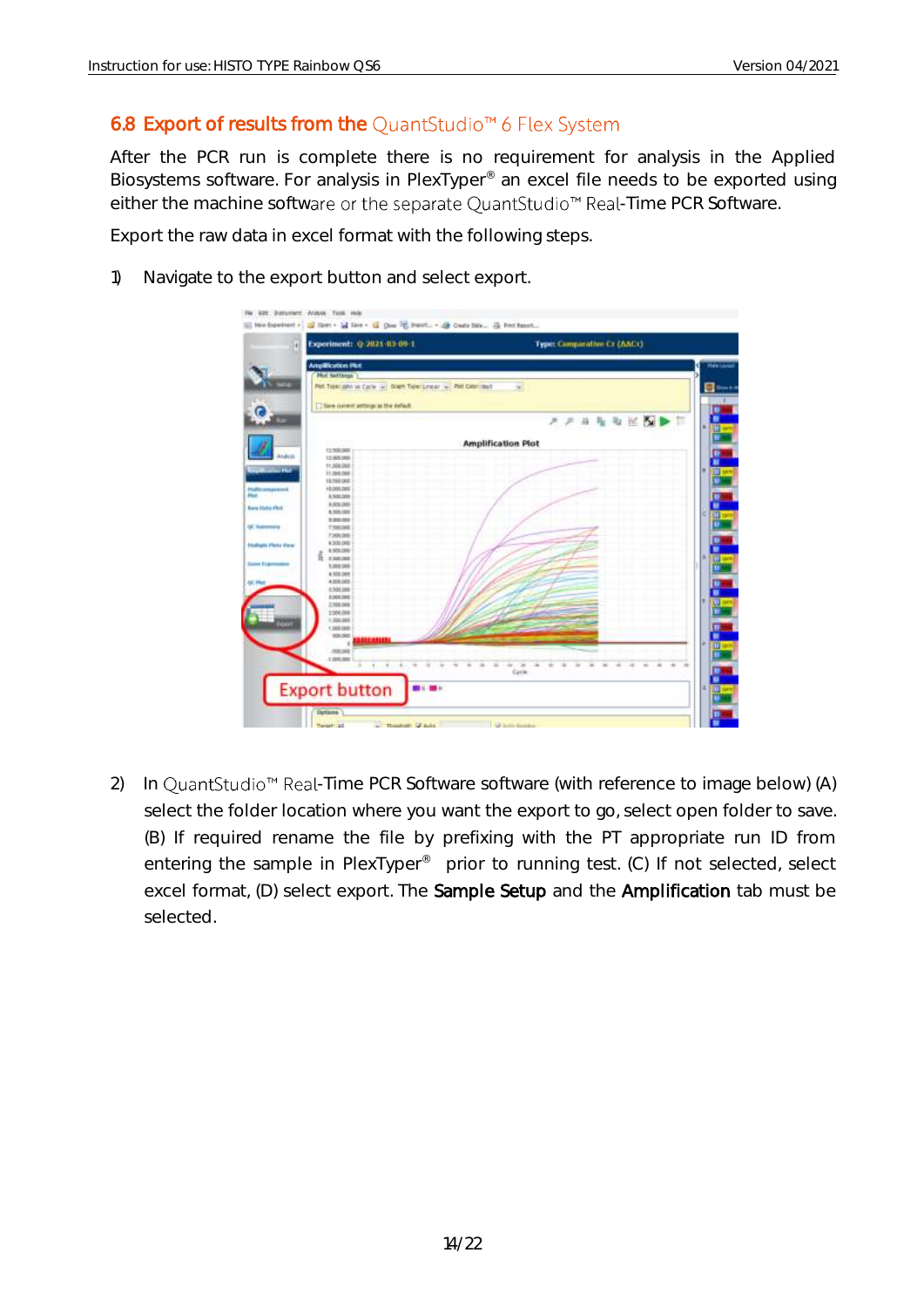TK: EIT: Structure Andrei, Text, 1996

| Experiment: Q 3021 01:09 1              |      |                          |                                   | Type: Comparative Cr (ANCr)          |                                          |                                    |                                                          |                           | Rosperds: TauManii Sovgents      |                              |                 |               |
|-----------------------------------------|------|--------------------------|-----------------------------------|--------------------------------------|------------------------------------------|------------------------------------|----------------------------------------------------------|---------------------------|----------------------------------|------------------------------|-----------------|---------------|
| <b>DANGER A</b>                         |      | Farmer : Quantitude: 167 |                                   |                                      |                                          | B)                                 | Geot bes To: N Ore Re [3 Separate Reg.]                  |                           |                                  |                              | (A) Corem fresh |               |
| <b>Basert Ale Louis C &amp; B Hotel</b> |      |                          |                                   |                                      | <b>Downs</b>                             | lent Hy Sand: PTEEE 0-2021-89-99-1 |                                                          |                           |                                  |                              |                 | Tire: 20 mini |
|                                         |      |                          |                                   |                                      |                                          |                                    |                                                          |                           |                                  |                              |                 |               |
| <b>Balled Coachaed</b>                  |      |                          |                                   |                                      |                                          |                                    |                                                          |                           |                                  |                              |                 |               |
| 17. A& Finish                           | Well | Well Peartner            | Sangle Nemi-                      | <b>Bergie (zie)</b>                  | Bagnia: Natal Bioming-Color Target Natal |                                    | <b>Target Color</b>                                      | Task                      | Reporter                         | Glenchat                     | <b>Quantity</b> | Centreacting  |
|                                         |      | li Ali                   | 1070400                           | 000126.21.311                        |                                          |                                    | 1000176,25,317                                           | <b>JEWELT VICH</b>        | <b>TMF</b>                       | 09108                        |                 |               |
| Write:                                  |      | 1.40<br>5 Mi             | <b>Lichele</b><br><b>EXCHANGE</b> | 658(176,23.3)<br>H10(170, 21.31)     |                                          | <b>GRANGETER</b><br><b>GAIN</b>    | 8083.0.2553<br>WORLDOM, CORA (C)                         | (NECKER<br>18060201       | 1001, 51<br>00/0,01              | 612-4428<br><b>M2HIE</b>     |                 |               |
| 37 You Paston                           |      | 3 A/L                    | 1033000                           | 0681762331                           |                                          | ings)                              | TODOLE, L'ON, AVR 1.                                     | <b>UNION STATE</b>        | <b>HOGHLID</b>                   | 5204505                      |                 |               |
|                                         |      | 5,45                     | 1920/09/0                         | RS8(176,23;31)                       |                                          | <b>TAMILE</b>                      | RGM139.137,1121 10900319                                 |                           | <b>SAMIN</b>                     | 592462                       |                 |               |
| at Jures Here                           |      | 立山                       | I KIGHARA                         | 000120-21-31                         |                                          | 7488                               | 808126,23.315                                            | LEGIORIZZA                | 1506                             | 9/2/998                      |                 |               |
| at Janeiro Color                        |      | 330<br>242               | 1101600<br>Hotside                | 66817623.31<br>R68176,23.31          |                                          | DEANGESCH<br><b>DATA</b>           | <b>RGM 3.6, 2551</b><br>RGML23WL33WL00                   | <b>ABOK DUA</b><br>UNKNOW | 0005.56<br>DKPS_CL               | NFD-KKGB<br>652468           |                 |               |
| <b>JC Bagroup Forms</b>                 |      | 232                      | 1525608                           | KUKLI/6/2021                         |                                          | NBC                                | <b>ROBERLISCARY</b>                                      | 10000008                  | MOGIL-12                         | 972408                       |                 |               |
|                                         |      | 3 Kit                    | 11014900                          | 668(176,211,31)                      |                                          | <b>SAMA</b>                        | ROBELYN, LTD, LTD, UNIMOUN-                              |                           | TAANA                            | 65168                        |                 |               |
| of Bingmap Color                        |      | 3 As                     | 1920400                           | <b>RIACL76.23.31</b>                 |                                          | <b>MAC</b>                         | <b>RUBEI/MLSELSEY</b>                                    | 180000                    | ME :                             | 912-908                      |                 |               |
| at Tarant Harver                        |      | 343<br>3 A J             | 1920000<br>1,922,000              | 668(176.23.31)<br><b>BAALDIGUUSE</b> |                                          | DIMODIA<br>GA76                    | RGB15, 6,2531<br>AGAC 21201, 3.165, 021                  | MINUM<br>uescon           | 1966.50<br>0010.01               | 6124428<br>WOMA              |                 |               |
|                                         |      | 3 <sub>14</sub>          | 1325688                           | RDA(176,23,31)                       |                                          | App.                               | RGBES, LS6.4H1.                                          | UNIVOUR                   | <b>NOULS</b> CD                  | M-2-HOE                      |                 |               |
| all Target Color                        |      | 348                      | 1925009                           | HALLYS 2LTL                          |                                          | SANIA                              | AGE EXCLUSIVELY DRIVINAL                                 |                           | <b>TAMIN</b>                     | NGHA                         |                 |               |
| of tak                                  |      | $4 - 3.4$                | LISSANA                           | MA(176, 31.1)                        |                                          | 0.488                              | <b>ASACLIN, 21, 21.</b>                                  | 100012199                 | 4 844                            | 012-904                      |                 |               |
| at hazerter                             |      | 5 44<br>4A4              | 1820400<br>1922099                | N00(176,23.31)<br>HALL/6.21.21       |                                          | ORANGETINI<br>GA/AV                | AGN 0.0.2551<br>MAK230,336.00                            | аверия<br>UNKNOWN         | 0565,95<br><b>Dalft</b> Ct       | MOMO<br><b>MG-MGE</b>        |                 |               |
|                                         |      | 8 8 4                    | <b>LISTANA</b>                    | <b>NIMEL'NE2KLYLE</b>                |                                          | men:                               | AUNEL 239.691                                            | HINDING                   | <b>REDGIS-CO</b>                 | SPOARIA                      |                 |               |
| <b>an Guerche</b>                       |      | 4 AA                     | 17/204/08                         | 060(176.23.3)                        |                                          | TAMA                               | AGR(130.137, 113) / (#9000.6%)                           |                           | TANKA                            | 650-4628                     |                 |               |
| 30 Doamste                              |      | 5 Ali                    | <b>TRAINING</b>                   | HARLENGALITE                         |                                          | <b>HAF</b>                         | MACUSALITY                                               | SPAINOMAL                 | <b>TIGA!</b>                     | <b>MG468</b>                 |                 |               |
|                                         |      | 148<br>546               | 1003466                           | 00017633.11                          |                                          | <b>ISAN/ETRI</b>                   | AUA/5.6,2193                                             | statistical.              | 0300,39                          | AFC HILE                     |                 |               |
| Witnessehr                              |      | 3A3                      | 1920609<br>1923688                | 19817633.21<br>108126-23.33          |                                          | 0670<br><b>REGIS</b>               | RGROOM, 1746, 61<br><b>MAR 2, 178, Art 1</b>             | 10001058<br>189/8/2010    | <b>SEN 11</b><br><b>ROGIA</b> IS | 1024102<br><b>UC-HIS</b>     |                 |               |
|                                         |      | 548                      | 1003008                           | HORLIN, 23, 31                       |                                          | TANK                               | <b><i>MALDROPLED</i></b>                                 | <b>CRAINER</b>            | 734606                           | MONDE                        |                 |               |
|                                         |      | 6.46                     | 10220908                          | 19812620.01                          |                                          | tiest.                             | WAND 2012 22:21                                          | 10000/020                 | can.                             | <b>SIG-FILE</b>              |                 |               |
|                                         |      | 8.88                     | 1920008                           | R8812623.33                          |                                          | USANGESA                           | 1002313331                                               | 10003003                  | 2860,98                          | 105103                       |                 |               |
|                                         |      | 6.66<br><b>EM</b>        | 102008<br>Elsistene               | 16.17.21.31<br>H60(126,2312)         |                                          | <b>GEN</b><br>eer.                 | BIRD06,136.00<br><b>BUILD 199.641</b>                    | UNIVERSITY<br>100100101   | 901 CL<br><b>BRILLE</b>          | <b>WENGE</b><br><b>MORGE</b> |                 |               |
|                                         |      |                          | 1923466                           | 400126.23.31                         |                                          | 13884                              | ROBELOR/LTP/LT/LE_UNIMOVIN                               |                           | TIAMA                            | USHO                         |                 |               |
|                                         |      | 蒜                        | 1920008                           | HARLEN/21/21                         |                                          | 1448                               | <b>BURE EVELYETE TEST</b>                                | <b>UNIVERSITY</b>         | tor:                             | <b>GONU</b>                  |                 |               |
|                                         |      | 7M                       | 1021444                           | 668(176,21.31)                       |                                          | <b>MANUF160</b>                    | <b>MBLL4.2310</b>                                        | id wind AVA               | CARA AU                          | <b>VG HIS</b>                |                 |               |
|                                         |      | 3W                       | 1920408                           | 1000170.23.31                        |                                          | <b>bone</b><br>mit                 | R681281336.00                                            | UNIVOUS                   | 0670.CL                          | MGMGE                        |                 |               |
|                                         |      | <b>YA!</b><br>247        | <b>ITASHIE</b><br>1935000         | <b>MAGIN 21.31</b><br>MAILMOUTH      |                                          | TAABIL                             | <b>RUBER, 1 39, APT</b><br>T45N170-177-1123 - UNIVERSITY | sherious                  | MODE CO<br>TAHRA                 | MORGE<br><b>MOINES</b>       |                 |               |
|                                         |      | 5.48                     | <b>ISOSME</b>                     | K68176.22.21                         |                                          | 444                                | R080176.73.313                                           | cated across              | Light.                           | M-5-Mild                     |                 |               |
|                                         |      | KM                       | 1022440                           | <b>MARCUTALITECTI</b>                |                                          | <b>INSURGETIME</b>                 | <b>MANUFACTURE</b>                                       | <b>INVENTION</b>          | 090,30                           | <b>IPO MIA</b>               |                 |               |
|                                         |      | 6.46                     | 19204408                          | MA176.21.11                          |                                          | \$650                              | <b>BGE200, (36.0)</b>                                    | control sink              | <b>DUTA:</b>                     | MONGE                        |                 |               |
|                                         |      | 8.58<br>6.58             | <b>J'MS08008</b><br>1000408       | KWATI NG 2013 E<br>RUNG 19, 21, 12   |                                          | 492<br>TANAL                       | ASKES: ES6.641<br>REBELTO, CO7, LLTI. GRANDOUAL          | <b>UNIVERSITY</b>         | <b>KEDITA ID</b><br>TANKA        | MÓRIA<br>912-915             |                 |               |
|                                         |      | 9.68                     | <b>TRIOMAS</b>                    | MAD17623.31                          |                                          | <b>ISBND</b>                       | MADAGED 1                                                | Listens(NAM)              | Firs.                            | <b>MG-NIA</b>                |                 |               |
|                                         |      | ir Any                   | <b>ISTORIE</b>                    | RDIG 176.23.21                       |                                          | DOUGLAIM                           | <b>AGN/A.D.TXIO</b>                                      | 19 BOX 0004               | DMI 3/                           | D'O-HIA                      |                 |               |

3) If the experiment file has not been set up in the QuantStudio<sup> $M$ </sup> 6 Flex System with the PT prefix number it should now be given the correct prefix obtained when the sample idenity and run identity was entered into PlexTyper<sup>®</sup>. .

#### <span id="page-15-0"></span>6.9.1 Evaluation and interpretation of the results

For evaluation and interpretation of the data it is mandatory to use the PlexTyper<sup>®</sup> software (available free of charge from BAG Diagnostics) in conjunction with the kit specific data files. The kit files required for the evaluation are available from the BAG Diagnostics download server [\(www.service.bag-diagnostics.com\)](http://www.service.bag-diagnostics.com/).

Please make a note of the lot number of the kit. The interpretation kit files are product and lot specific. Use of incorrect kit files could result in incorrect genotyping. For interpretation of the results the raw data must be transferred from the thermocycler to a computer running the PlexTyper<sup>®</sup> software (e.g. with a suitable USB drive).

HISTO TYPE Rainbow QS6 is a 5-channel, 96 well multiplex genotyping test. It is possible to view data on the amplification machine software, but it is not possible to interpret without use of the PlexTyper® software. For QuantStudio<sup>™</sup> 6 Flex System analysis colour compensation must be applied.

#### <span id="page-15-1"></span>6.10 Import of the results file into the PlexTyper® software

#### Please follow the instructions for use for the PlexTyper<sup>®</sup> software for interpretation of the data.

Open the PlexTyper® software. From the home screen choose View plates with no associated results under Plates. A list opens with all tests that are not linked with raw data yet. There is a global Search field at the top of the table to search the whole table.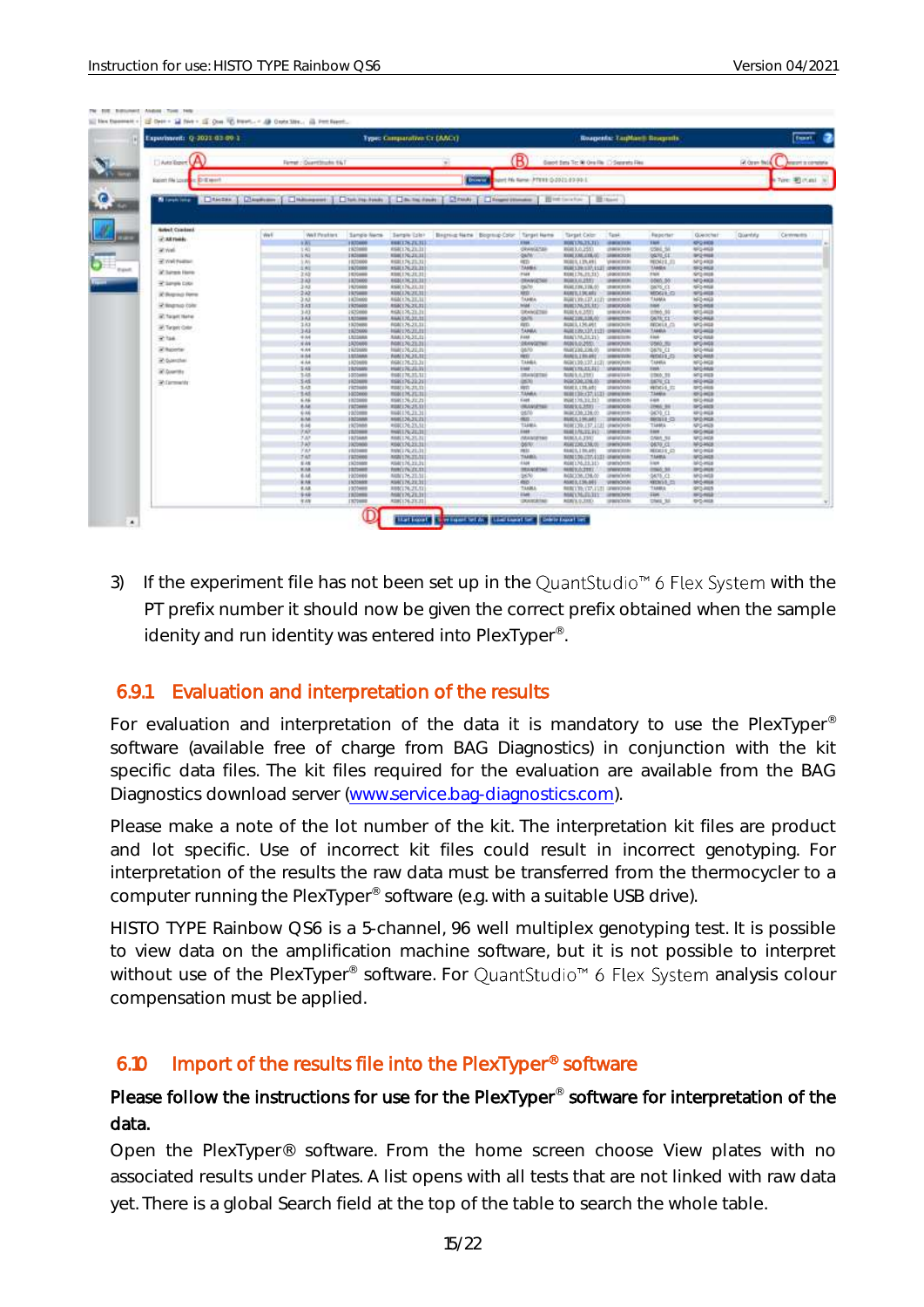|            | View Plates With No Associated Results |                |       |                       |           |                   |       |            |             |                  |               |
|------------|----------------------------------------|----------------|-------|-----------------------|-----------|-------------------|-------|------------|-------------|------------------|---------------|
| 19Z K      |                                        | <b>Search</b>  |       |                       |           |                   |       |            |             |                  |               |
| Flum ID    | Test Size                              | When Added     | User. | <b>Product Number</b> | Lot       | <b>Kit Name</b>   | KSI   | Sample IDT | Sample ID2  | <b>Full Name</b> | Date of Birth |
| FM.        |                                        | 96 13 May 2020 | admin | 728230                | 950FEHM06 | HittoType Rainbow | -1017 | 192005     | <b>WONA</b> |                  |               |
| PT5<br>PT6 |                                        | 96 13 May 2020 | admin | 728220                | 950FEHM06 | HistoType Rainbow | 1017  | 920030     | PAR         |                  |               |
|            |                                        | 96 13 May 2020 | admin | 728220                | 950FEHM06 | HistoType Rainbow | 1017  | 920744     |             |                  |               |

Double click on the required test to be interpreted; this opens the results summary window . Select Import File and select the excel file with the correct PT RUN ID prefix (e.g. PT999.xls) exported from the QuantStudio<sup>™</sup> 6 Flex System.

Initial loading of the kit file data takes approximately 45 seconds, unless it is already open, the bottom left corner of the screen shows a progress bar. After that the results for user review are presented.

A negative control (NTC) is used as contamination control. If DNA or contaminating amplicon is inadvertently added to the NTC reaction a positive signal will occur. If the Cq is less than 36 it will be detected as possible contamination by the PlexTyper<sup>®</sup> software and a warning message is generated. Amplification signals above Cq 36 in the NTC are regarded as PCR artefacts and are disregarded. If PCR contamination is suspected, it is advisable to follow local decontamination guidelines and to exchange the reagents.

The raw data collected from the cycler-specific software will be imported into the PlexTyper<sup>®</sup> software. Based on the Cq values, RFUs (relative fluorescence units), quality scores and the curve progression the PlexTyper<sup>®</sup> software determines the molecular genetic HLA pattern of the specimens used (see instructions for use for PlexTyper<sup>®</sup> for details). Positive reactions are determined based on the Cq ratio between the the Cq of the internal amplfication control (IAC) and the Cq of the HLA allele specific reaction (exception see below).

#### Special consideration for analysis of HISTO TYPE Rainbow QS6 results:

In these kits a strong allele specific O560 signal may affect the appearance of the TAMRA IAC amplification due to emission wavelength interference. This can result in sporadic IAC failure due either to a false late IAC Cq value, or the reaction failing due to the fluorescence values being negative in the last cycle. Figures below illustrate the possible appearances of the TAMRA IAC signals when the O560 signal is strong.

If the IAC amplification is deemed negative, or late due to O560 interference this can lead to no result being found for the affected HLA gene locus. To automatically correct for this the thresholds relating to the IAC have been modified for reactions where this phenomenon has been observed (reactions 7, 20, 43, 52, 63, 84 & 85) so that correct genotypes can be generated automatically. The software generates a message to inform the user about it.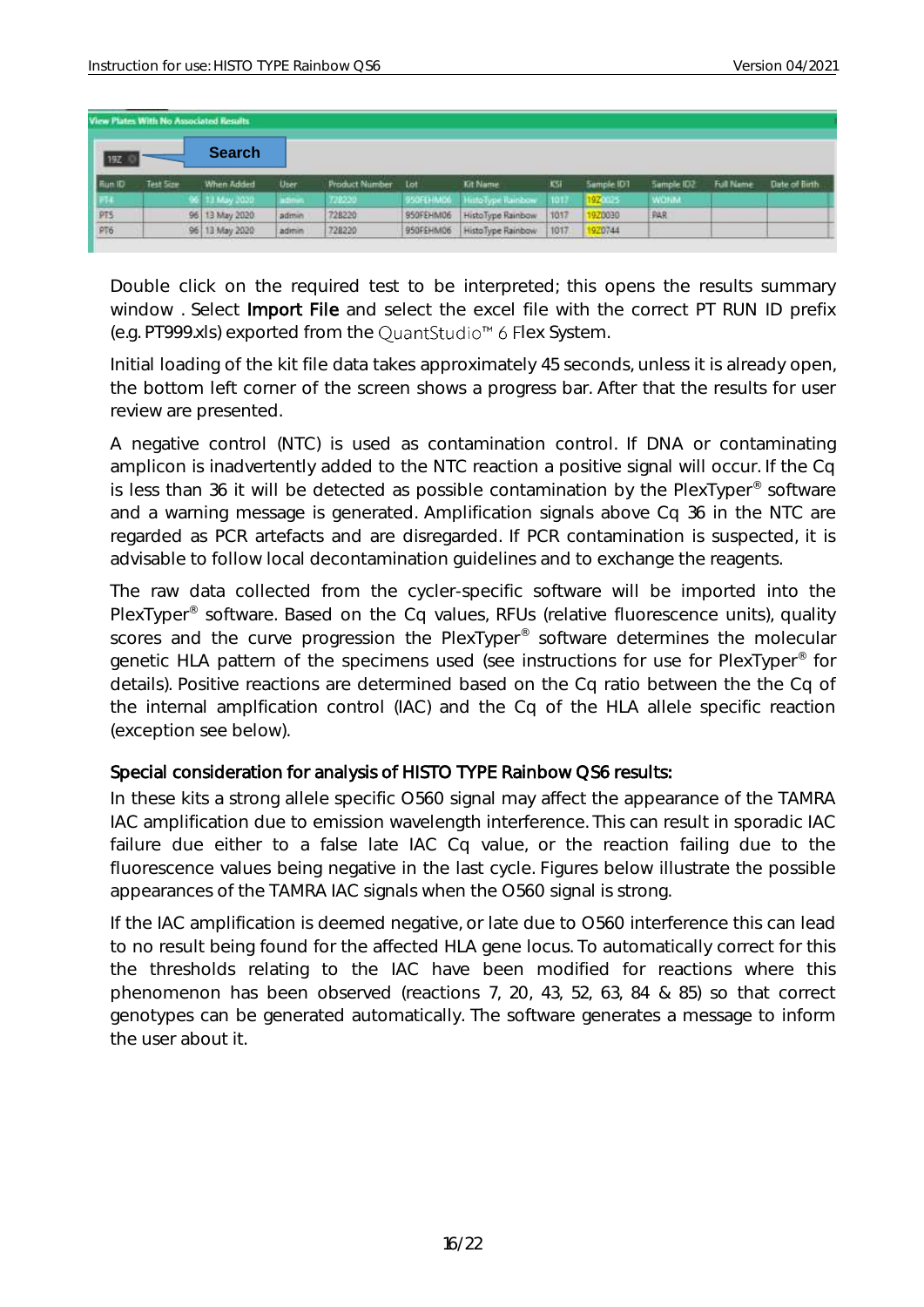

It may still happen that the problem occurs in other reactions as well or that non-optimal shapes of the amplification curve for other fluorophores result in a failure to generate an automatic result in PlexTyper® . For a general procedure to deal with failed automatic generation of results please refer to the PlexTyper® instructions for use (see chapter: How to investigate 'No results' at an HLA locus).

## <span id="page-17-0"></span>7. WARNINGS AND DISPOSAL INSTRUCTIONS

HISTO TYPE Rainbow QS6 is designed for in vitro diagnostic use. The kit should only be used by specially trained, qualified personnel. All work should be performed in accordance with Good Laboratory Practice.

All materials of biological origin used in the test to obtain DNA (e.g. blood) should be considered as potentially infectious. Therefore, appropriate safety precautions are recommended when handling biological materials as required by Good Laboratory Practice standards.

Biological materials must be inactivated before disposal (e.g. by autoclaving). Disposable materials must be autoclaved or incinerated after use. Spilled potentially infectious material should be removed immediately with an absorbent paper towel and the contaminated area disinfected with an appropriate disinfectant or 70% Ethanol. Material used to remove spills must be inactivated before disposal (e.g. by autoclaving).

Disposal of all specimens, unused reagents and waste should be in accordance with the legislation of the respective country and the local authorities.

Microbial contamination of reagents while taking aliquots should be avoided. The use of sterile disposable pipettes and pipette tips is recommended. Do not use reagents looking cloudy or showing signs of microbial contamination.

The Plex Mix contains the hazardous substance 2-methylisothiazol-3(2H)-one at a concentration of < 0.05%. The following hazardous material labeling is applicable:



**Symbol: Warning**

See chapter 13 for hazard and precaution statements.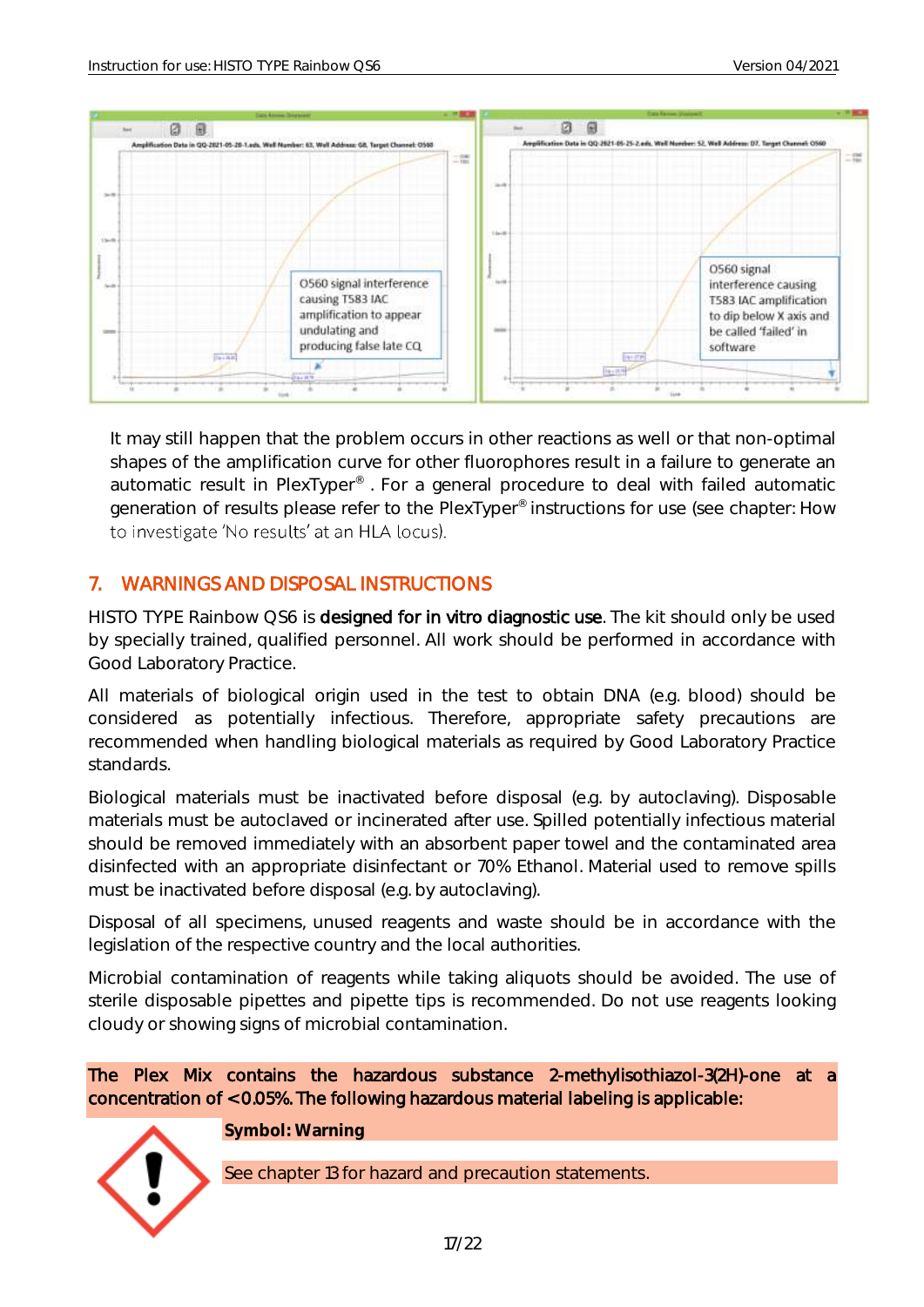A material safety data sheet (MSDS) for the Plex Mix is available for download from [www.bag-diagnostics.com.](http://www.bag-diagnostics.com/) No further MSDS are required according to article 31 of REACH regulation (EC) no. 1907/2006 and the regulation (EC) no. 1272/2008.

### <span id="page-18-0"></span>8. KIT SPECIFICATIONS

The combination of primers and probes allows the determination of human HLA class I and II alleles according to lot-specific data (low to medium resolution, detection of all alleles with the exception of single rare alleles). The accuracy and reproducibility of the reactivity of the test kit is checked for each lot with control specimens with known HLA-alleles. The kit determines the HLA-Loci A, B, C, DRB1, DRB3, DRB4, DRB5, DQA1, DQB1, DPA1 and DPB1.

#### <span id="page-18-1"></span>8.1 Specific performance characteristics

#### 8.1.1 Diagnostic sensitivity and specificity

<span id="page-18-2"></span>A total of 116 DNA samples pre-typed for the relevant HLA loci or international reference cell lines were tested with the HISTO TYPE Rainbow QS6 kit to show the correct reactivity. There was a 100% concordance of results with the pre-typings for all loci.

| Locus            | Number of sample pre-typed for the locus | concordant | % concordance |
|------------------|------------------------------------------|------------|---------------|
| A                | 116                                      | 116        | 100%          |
| B                | 116                                      | 116        | 100%          |
| $\mathsf C$      | 116                                      | 116        | 100%          |
| DRB1             | 115                                      | 115        | 100%          |
| DRB <sub>3</sub> | 113                                      | 113        | 100%          |
| DRB4             | 113                                      | 113        | 100%          |
| DRB <sub>5</sub> | 113                                      | 113        | 100%          |
| DQA1             | 114                                      | 114        | 100%          |
| DQB1             | 114                                      | 114        | 100%          |
| DPA1             | 113                                      | 113        | 100%          |
| DPB1             | 114                                      | 114        | 100%          |

## <span id="page-18-3"></span>8.1.2 Analytical sensitivity and measuring range

Validation tests have shown that variation of the amount of DNA from 8 ng to 30 ng per reaction has no significant effect on the specific detection of HLA alleles.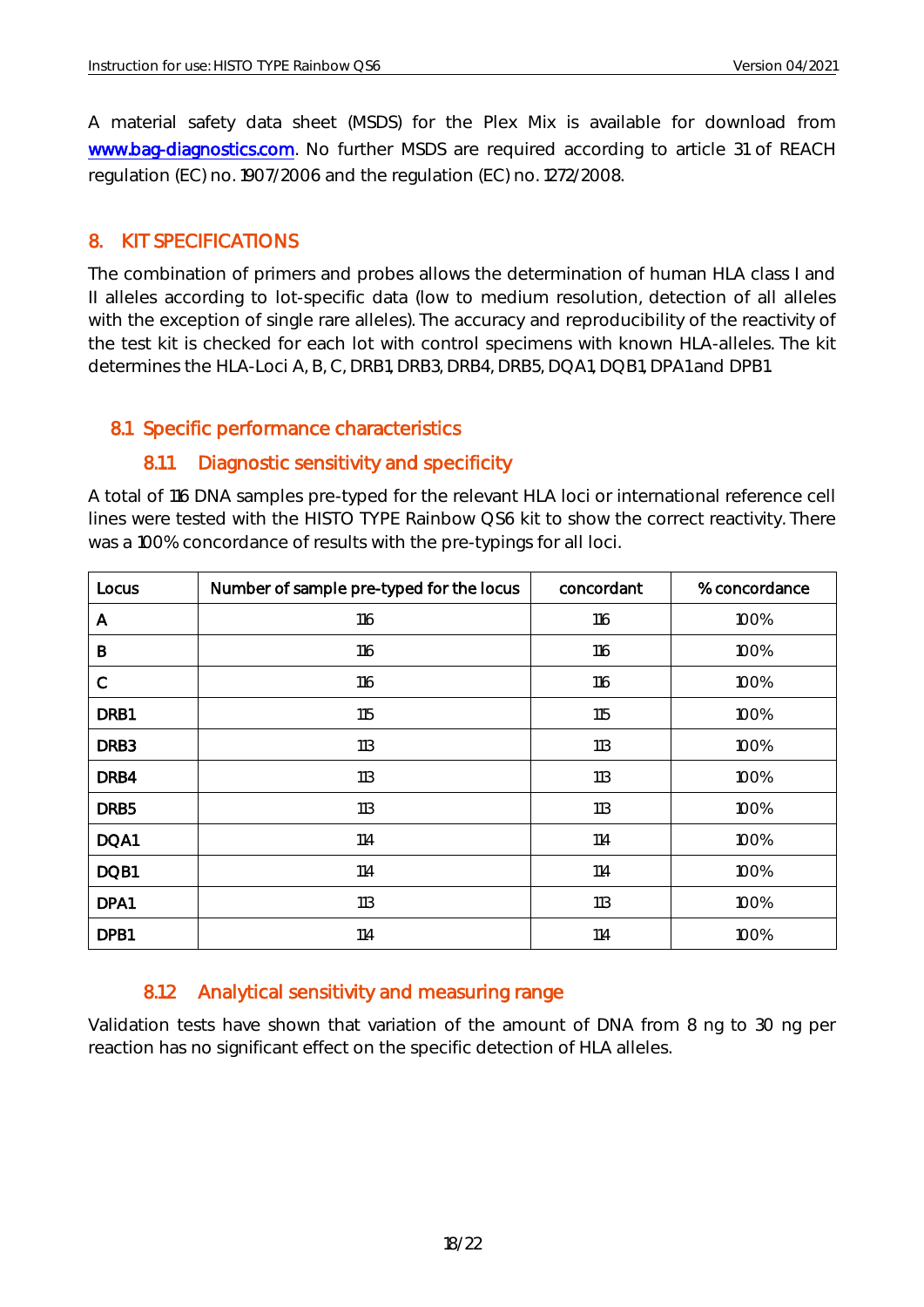## 8.1.3 Analytical specificity / cross reactive substances

<span id="page-19-0"></span>Eight substances that might interfere with the assay were tested and the following concentrations were shown to have no detrimetal effect on the results:

| Substance                      | Maximal non-inhibitory concentration |
|--------------------------------|--------------------------------------|
| Protein (BSA)                  | $0.2$ mg/ml                          |
| TE (Tris/EDTA, pH 8.0)         | 7 mM Tris, 0.7 mM EDTA               |
| NaCl                           | 20 mM                                |
| Ethanol                        | $1\%$                                |
| Haemoglobin                    | $0.01$ mg/ml                         |
| Sodium Citrate                 | 7 mM                                 |
| DNA extraction buffer 1        | $1\%$                                |
| (Qiagen QIAamp DNA Blood Kits) |                                      |
| DNA extraction buffer 2        | 2%                                   |
| (Qiagen QIAamp DNA Blood Kits) |                                      |

## <span id="page-19-1"></span>9. LIMITS OF THE METHOD

During DNA isolation, special attention must be paid to the fact that the RT-PCR method reacts very sensitively to cross-contaminations. Special care should be taken to avoid contamination of kit reagents and other laboratory materials with amplicons or DNA.

The performance of a negative control without DNA in well H12 is strongly recommended. No fluorescence signal below 36 Cq should be detected in the NTC (H12) with molecular grade water. In the case of signal development in the negative control, the PCR laboratory workplace may have to be decontaminated from DNA and the reagents exchanged if necessary.

All devices (e.g. pipettes, real-time cyclers) must be calibrated according to the manufacturer's specifications.

## <span id="page-19-2"></span>10. INTERNAL QUALITY CONTROL

Internal quality controls for new lots can be performed with a combination of DNA specimens with known HLA type. An internal control to verify successful amplification is included in the dried oligomixes.

Performance of negative controls (well H12) to detect possible contaminations is recommended. For this purpose, prepare a test without DNA (NTC), see section 6.4.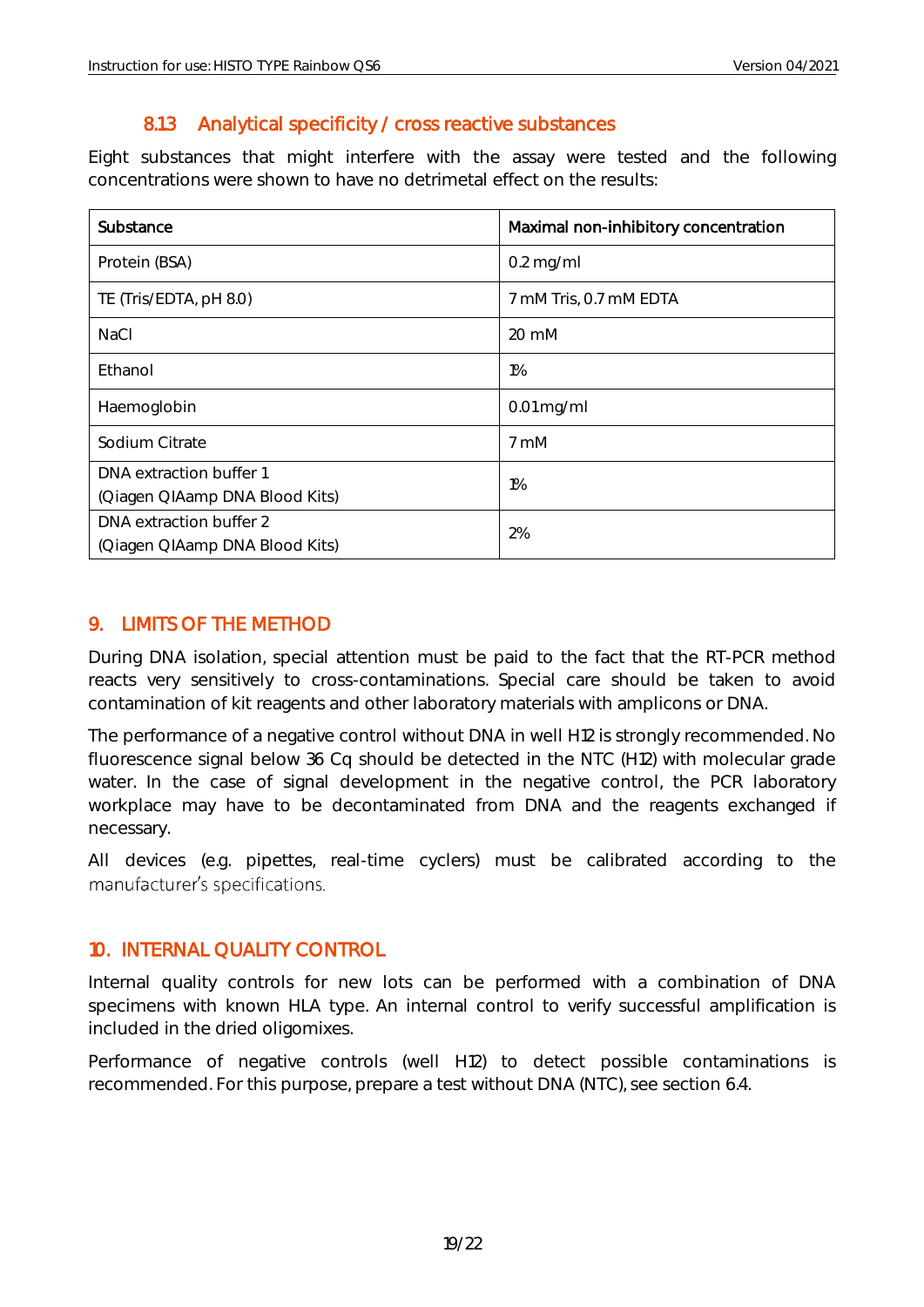## <span id="page-20-0"></span>11. TROUBLESHOOTING

For interpretation trouble shooting please see the Instructions for Use for PlexTyper® Software.

| Symptom                             | Possible Reason                       | <b>Potential Solution</b>                              |  |  |  |  |
|-------------------------------------|---------------------------------------|--------------------------------------------------------|--|--|--|--|
|                                     | Presence of an inhibitor in the DNA.  | Try a different extraction or sample.                  |  |  |  |  |
|                                     | Insufficient DNA in the reaction.     | Repeat test with correct amount of DNA.                |  |  |  |  |
| <b>TAMRA signals</b>                | Wrong amplification parameters.       | Check PCR program.                                     |  |  |  |  |
| weak or absent                      |                                       | Check concentration / quality of DNA.                  |  |  |  |  |
| across whole                        | Contaminated or degraded DNA.         | Check DNA on a gel.                                    |  |  |  |  |
| plate                               |                                       | Repeat DNA isolation.                                  |  |  |  |  |
|                                     | Degraded Fluorescent probes or        | Avoid exposure to light and frequent                   |  |  |  |  |
|                                     | primers.                              | thawing and freezing.                                  |  |  |  |  |
|                                     |                                       | Observe storage conditions.                            |  |  |  |  |
|                                     | Bubbles in the reaction / residual    | Careful pipetting.                                     |  |  |  |  |
|                                     | liquid at the inner wall of the tube. | Spin down PCR plate.                                   |  |  |  |  |
|                                     | User error.                           | Ensure all wells receive the required                  |  |  |  |  |
|                                     |                                       | volume of reagents.                                    |  |  |  |  |
| Poor or no                          |                                       | Make sure that the PCR tubes are closed                |  |  |  |  |
| TAMRA signal in<br>individual wells | Evaporation of the reagents due to    | properly.                                              |  |  |  |  |
|                                     | incorrect closing of the PCR tubes.   | Caution with adhesive foils in the edge                |  |  |  |  |
|                                     |                                       | area.                                                  |  |  |  |  |
|                                     | Strong O560 signal supressed TAMRA    | Use data review in PlexTyper <sup>®</sup> to correct   |  |  |  |  |
|                                     | signal resulting in potential false   | results.                                               |  |  |  |  |
|                                     | negative allele specific results.     |                                                        |  |  |  |  |
|                                     | Contamination with DNA or             | Repeat the test.                                       |  |  |  |  |
|                                     | amplicon in the negative control.     | Decontaminate the workplace.                           |  |  |  |  |
| Signal in the                       |                                       | Review after import into PlexTyper <sup>®</sup> , if   |  |  |  |  |
| Negative Control                    | Amplification due to PCR artefact.    | the signal may be below the thresholds                 |  |  |  |  |
|                                     |                                       | or the data may in fact be OK (please                  |  |  |  |  |
|                                     |                                       | note the PlexTyper <sup>®</sup> Instructions for Use). |  |  |  |  |

## <span id="page-20-1"></span>12. TRADE NAMES USED

QuantStudio<sup>™</sup> 6 Flex System is a tradename of Applied Biosystem (Thermo Fisher Scientific) TaqMan® is a tradename of Roche Molecular Systems Inc.

®Cal Fluor & Quasar Dyes are the registered trademark of LGC Biosearch Technologies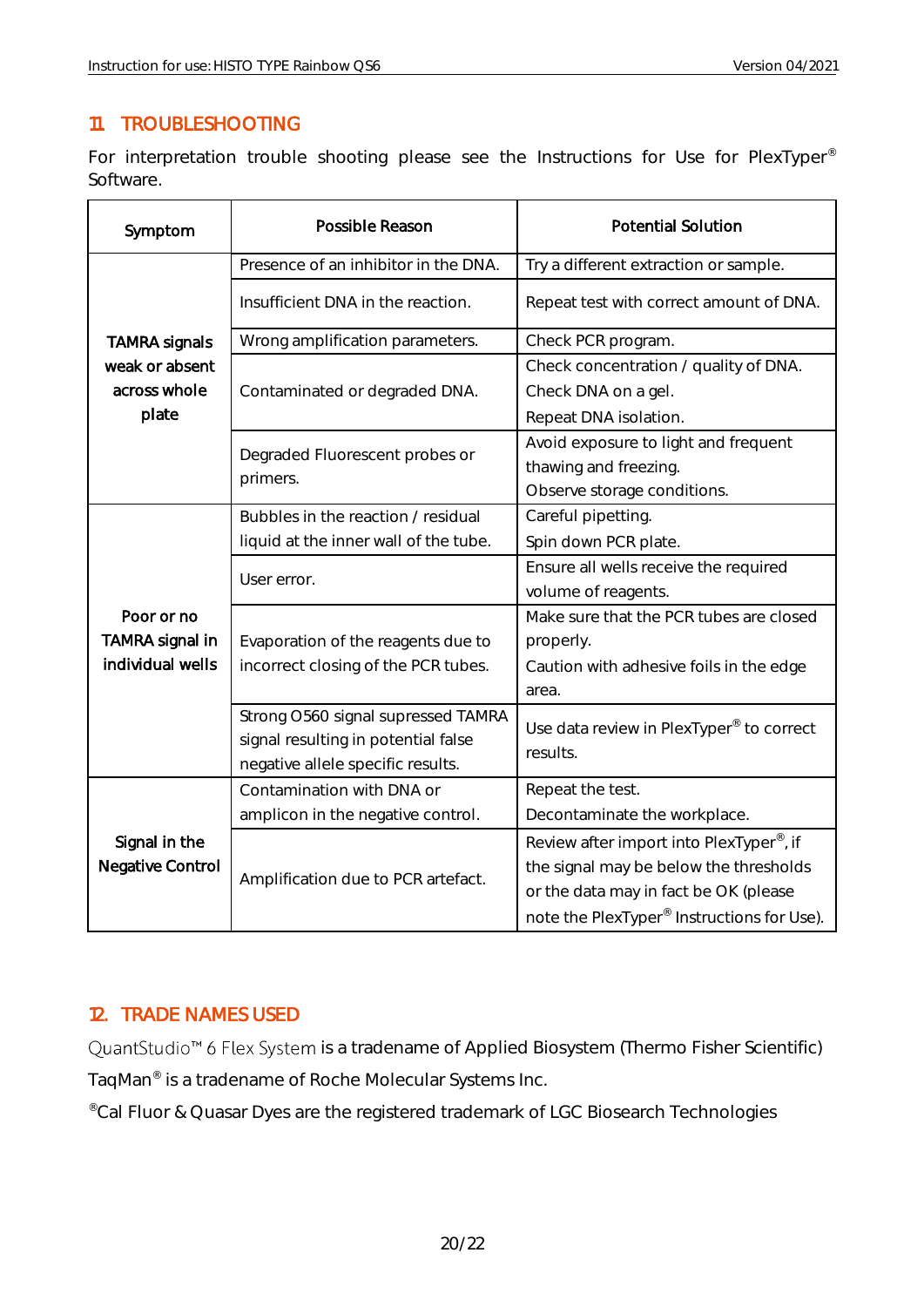## <span id="page-21-0"></span>13. EXPLANATION OF THE SYMBOLS USED ON THE LABELS

| $\overline{z}/$    | Sufficient for n tests                                               |                                                                                                 |  |  |  |  |  |  |
|--------------------|----------------------------------------------------------------------|-------------------------------------------------------------------------------------------------|--|--|--|--|--|--|
|                    |                                                                      | Storage temperature / Upper temperature limit                                                   |  |  |  |  |  |  |
| $ \mathbf{i} $     | Consult to instruction for use                                       |                                                                                                 |  |  |  |  |  |  |
|                    | Manufacturer                                                         |                                                                                                 |  |  |  |  |  |  |
|                    | Use by                                                               |                                                                                                 |  |  |  |  |  |  |
| <b>CONT</b>        | Content, contains                                                    |                                                                                                 |  |  |  |  |  |  |
| eIFU               |                                                                      | Electronic instructions for use                                                                 |  |  |  |  |  |  |
| <b>HLA TYPING</b>  |                                                                      | Intended use: HLA typing                                                                        |  |  |  |  |  |  |
| <b>IVD</b>         |                                                                      | For in vitro diagnostic use                                                                     |  |  |  |  |  |  |
| LOT                | Batch code                                                           |                                                                                                 |  |  |  |  |  |  |
| PCRFOIL            | PCR foil                                                             |                                                                                                 |  |  |  |  |  |  |
| <b>PCRPLATE</b>    | PCR plates                                                           |                                                                                                 |  |  |  |  |  |  |
| PLEX MIX           | Plex Mix: Mastermix, contains dNTPs, Taq polymerase, reaction buffer |                                                                                                 |  |  |  |  |  |  |
| <b>REACTIONMIX</b> | <b>Reaction mixes</b>                                                |                                                                                                 |  |  |  |  |  |  |
| <b>REF</b>         | Catalogue number                                                     |                                                                                                 |  |  |  |  |  |  |
| <b>RTU</b>         | Ready to use                                                         |                                                                                                 |  |  |  |  |  |  |
|                    |                                                                      | Warning (see chapter 7)                                                                         |  |  |  |  |  |  |
|                    | H317                                                                 | May cause an allergic skin reaction.                                                            |  |  |  |  |  |  |
|                    |                                                                      | <b>Precautionary statements</b>                                                                 |  |  |  |  |  |  |
|                    | P <sub>101</sub>                                                     | If medical advice is needed, have product container or                                          |  |  |  |  |  |  |
|                    |                                                                      | label at hand.                                                                                  |  |  |  |  |  |  |
|                    | P102                                                                 | Keep out of reach of children.                                                                  |  |  |  |  |  |  |
|                    | P103                                                                 | Read carefully and follow all instructions.<br>P302+P352 IF ON SKIN: Wash with plenty of water. |  |  |  |  |  |  |
|                    | P280                                                                 | Wear protective gloves/protective clothing/eye protection/                                      |  |  |  |  |  |  |
|                    |                                                                      | face protection/hearing protection.                                                             |  |  |  |  |  |  |
|                    | $P333 + P313$                                                        | If skin irritation or rash occurs: Get medical advice/                                          |  |  |  |  |  |  |
|                    |                                                                      | attention.                                                                                      |  |  |  |  |  |  |
|                    | P501                                                                 | Dispose of contents/container in accordance with local/                                         |  |  |  |  |  |  |
|                    |                                                                      | national regulation.                                                                            |  |  |  |  |  |  |

#### <span id="page-21-1"></span>14. LITERATURE

1. Mack, S.J. et al., 2013. Tissue Antigens 81, 194 203

2. Beutler, E. et al., 1990. BioTechniques 9:166